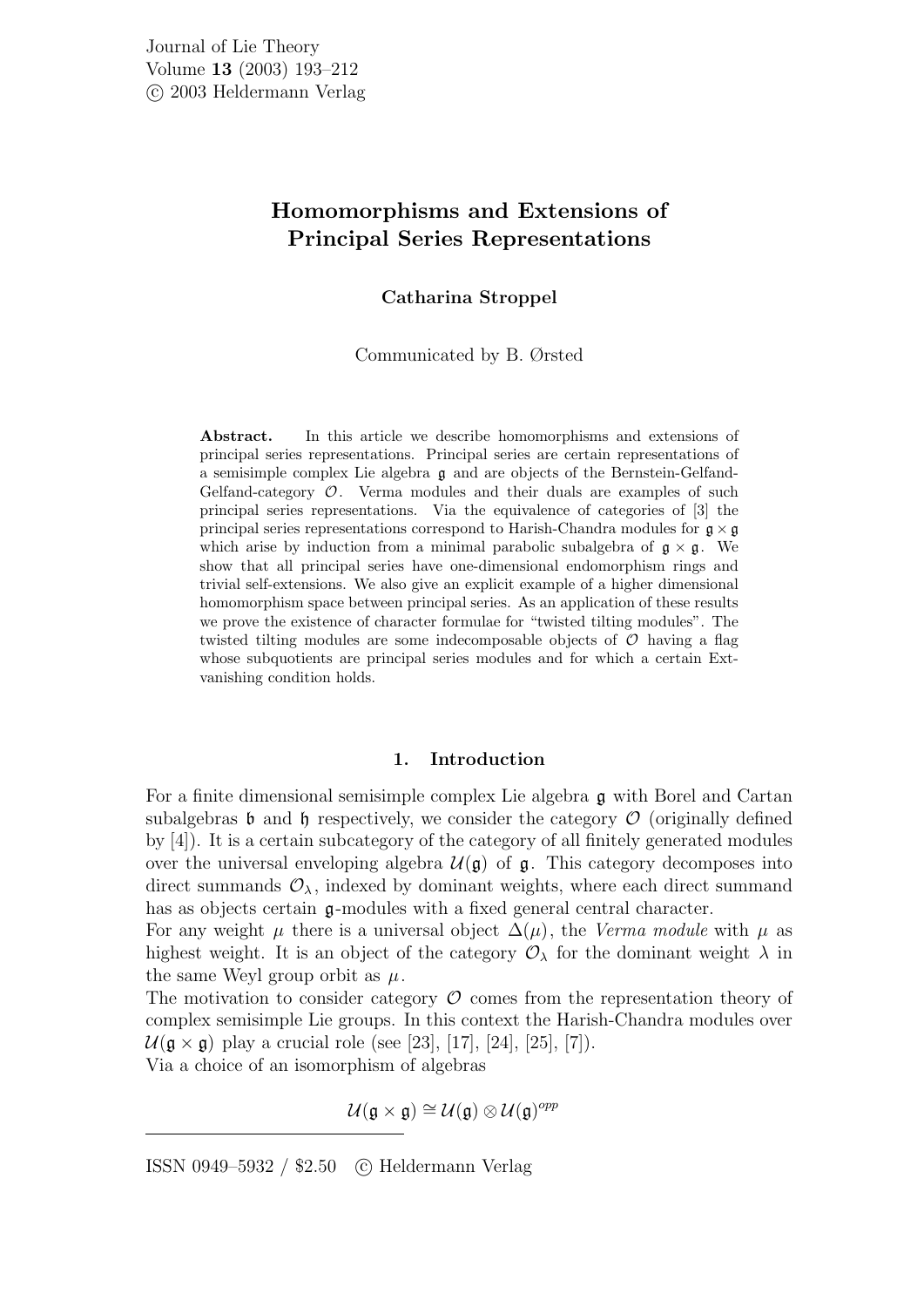the Harish-Chandra modules over  $\mathcal{U}(\mathfrak{g} \times \mathfrak{g})$  correspond to objects of the category of Harish-Chandra bimodules as in [3], [13] and [19].

The relationship of this category to the category  $\mathcal O$  is the following. The functor •  $\otimes_{\mathcal{U}(\mathfrak{g})} \Delta(0)$  defines an equivalence of categories from the category  $\mathcal{H}^1_o$  of Harish-Chandra bimodules with trivial central character from the right and a certain full subcategory of  $\mathcal{O}$  ([3, II]). We call this functor the *Bernstein-Gelfand-equivalence* in the following. On the other hand given two objects  $M$  and  $N$  in  $\mathcal O$  we can define an object  $\mathcal{L}(M, N) \in \mathcal{H}$  by taking the locally  $\mathfrak{k}$ -finite vectors of the extremely large space of all complex linear maps from  $M$  to  $N$ .

Combining these functorial constructions, for each element  $x$  of the Weyl group, A. Joseph defined in [15] a completion functor  $\mathbf{C}_x$  on the trivial block of  $\mathcal O$  as follows

$$
\mathbf{C}_x: \mathcal{O}_o \quad \longrightarrow \quad \mathcal{O}_o, \quad M \longmapsto \mathcal{L}(\Delta(x^{-1} \cdot 0), M) \otimes_{\mathcal{U}(\mathfrak{g})} \Delta(0).
$$

The principal series representations from the title are just the modules  $C_xM$ , where  $M$  is a dual Verma module. They can also be described as the (co-)induced representations from some minimal parabolic subalgebra ([7, 9.3 and 9.6]). The character of such principal series modules is well-known, since Frobenius reciprocity yields the equality

$$
[\mathbf{C}_x(\Delta(y \cdot 0)^{\star})] = [\Delta(x^{-1}y \cdot 0)]
$$

in the Grothendieck group. If we take  $x$  equal to the identity, we get all dual Verma modules as principal series representations; if  $x$  is the longest element in the Weyl group, we obtain all Verma modules in  $\mathcal{O}_o$ . Therefore, principal series representations can be thought of as "twisted" Verma modules (see [1]). R. Irving uses the term "shuffled" Verma modules for principal series modules, since they can be constructed by a shuffling process using translation functors, which is described in [11]. Although our results are based on these shuffling properties, we do not define shuffling functors explicitly.

In the following we describe homomorphisms and extensions of such principal series. As the main result, it turns out (just as with Verma modules) the principal series modules always have one-dimensional endomorphism rings and trivial self-extensions; but the homomorphism spaces between two principal series representations can have higher dimension. We can give some conditions, which have to be fulfilled for the existence of homomorphisms and extensions. This makes it possible to define generalized tilting modules.

The motivation to look at homomorphism spaces of principal series modules comes from the study of primitive ideals of  $\mathcal{U}(\mathfrak{g})$ . For L a simple g-module the corresponding primitive quotient  $\mathcal{U}(\mathfrak{g})/\text{Ann}_{\mathcal{U}(\mathfrak{g})} L$  is a Harish-Chandra bimodule. By a theorem of Duflo ([8, Proposition 10]) this quotient is the image of a certain homomorphism between a projective Verma module and some principal series. A corollary of the results of this article is that the intertwining maps occurring in the Duflo-Zhelobenko four-step exact sequence ([15, corollary 4.7]) are unique up to a scalar; therefore they describe the Duflo-map mentioned above. This gives some more insight into composition factors of the quotient of the universal enveloping algebra of  $\boldsymbol{\mathfrak{g}}$  by some primitive ideal. Details on how the results of this paper are related to primitive ideals can be found in [22].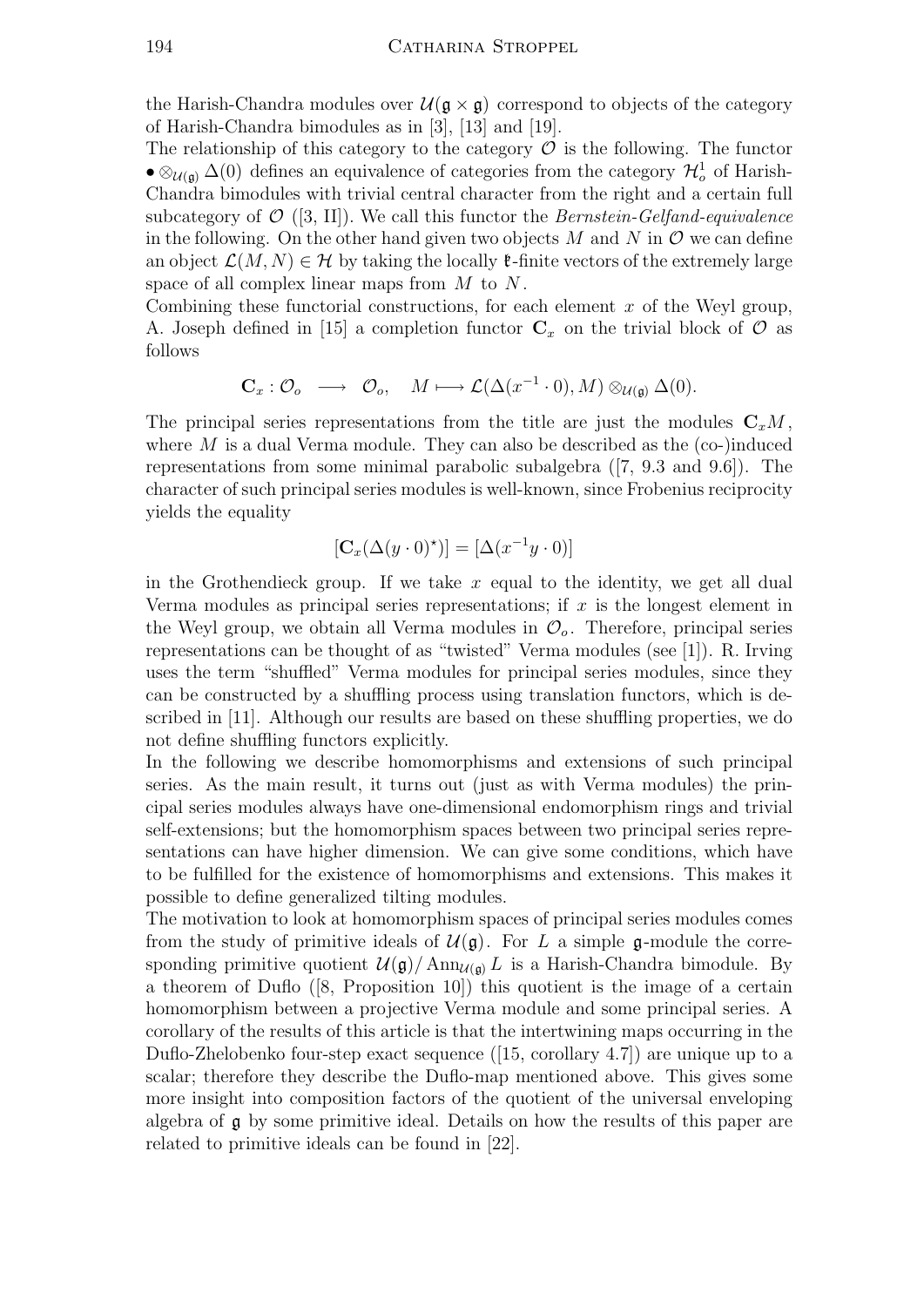Acknowledgment: I would like to thank H. H. Andersen and my adviser W. Soergel for some interesting and helpful comments related to this work.

## 2. The Category  $\mathcal O$  and Harish-Chandra bimodules

Let  $\mathfrak{g} \supset \mathfrak{b} \supset \mathfrak{h}$  be a semisimple complex Lie algebra with a fixed Borel and Cartan subalgebras. Let  $\mathfrak{g} = \mathfrak{n}$   $\oplus$   $\mathfrak{b} = \mathfrak{n}$   $\oplus$   $\mathfrak{h} \oplus \mathfrak{n}$  be the corresponding Cartan decomposition. The corresponding universal enveloping algebras are denoted by  $\mathcal{U}(\mathfrak{a})$ ,  $\mathcal{U}(\mathfrak{b})$  etc.

We consider the category  $\mathcal O$  defined as

$$
\mathcal{O} := \left\{ M \in \mathfrak{g} - \text{mod} \mid \begin{array}{c} M \text{ is finitely generated as a } \mathcal{U}(\mathfrak{g})\text{-module} \\ M \text{ is locally finite for } \mathfrak{n} \\ \mathfrak{h} \text{ acts diagonally on } M \end{array} \right\}
$$

where the second condition means that  $\dim_{\mathbb{C}} \mathcal{U}(\mathfrak{n})\cdot m < \infty$  for all  $m \in M$  and the last says that  $M = \bigoplus_{\mu \in \mathfrak{h}^*} M_\mu$ , where  $M_\mu = \{m \in M \mid h \cdot m = \mu(h)m$  for all  $h \in \mathfrak{h}\}$ is the  $\mu$ -weight space of M.

Many results about this category can be found for example in [4], [12], [13]. We want to list a few of these properties needed in the sequel without giving proofs.

The category  $\mathcal O$  decomposes into a direct sum of full subcategories  $\mathcal O_\chi$ , indexed by central characters  $\chi$  of  $\mathcal{U} = \mathcal{U}(\mathfrak{g})$ . Let  $S = S(\mathfrak{h}) = \mathcal{U}(\mathfrak{h})$  be the symmetric algebra over  $\mathfrak h$  considered as regular functions on  $\mathfrak h^*$ . The Weyl group W acts on  $\mathfrak{h}^*$  via the 'dot-action'  $w \cdot \lambda = w(\lambda + \rho) - \rho$  for  $\lambda \in \mathfrak{h}^*$ , where  $\rho$  is the half-sum of positive roots. Let  $\mathcal{Z} = \mathcal{Z}(\mathcal{U})$  be the center of  $\mathcal{U}$ . Using the so-called Harish-Chandra isomorphism (see e.g. [12, Satz 1.5], [7, Theorem 7.4.5])  $\mathcal{Z} \to S^{W}$  and the fact that S is integral over  $S^{W}$  ([7, Theorem 7.4.8]) we get an isomorphism  $\xi : \mathfrak{h}^*/(W) \to \text{Max } \mathcal{Z}$ . Here  $\text{Max } \mathcal{Z}$  denotes the set of maximal ideals in  $Z$ . This yields the following decomposition

$$
\mathcal{O} = \bigoplus_{\chi \in \mathit{MaxZ}} \mathcal{O}_{\chi} = \bigoplus_{\lambda \in \mathfrak{h}^*/(W \cdot)} \mathcal{O}_{\lambda},\tag{1}
$$

where  $\mathcal{O}_\chi$  denotes the subcategory of  $\mathcal O$  consisting of all objects annihilated by some power of  $\chi$ . If  $\xi(\lambda) = \chi$ , then  $\mathcal{O}_{\lambda} = \mathcal{O}_{\chi}$ .

By definition  $\mathcal{O}_{\lambda}$  is a *regular* summand of the category  $\mathcal O$  if  $\lambda$  is regular; that is, if  $\lambda - \rho$  is not zero on any coroot  $\check{\alpha}$  belonging to **b**. Let  $W_{\lambda} = \{w \in W \mid w \cdot \lambda = \lambda\}$ be the stabilizer of  $\lambda$  in W.

We consider  $\mathbb{C}_{\lambda}$ , the irreducible  $\mathfrak{h}$ -module with weight  $\lambda$ , as a  $\mathfrak{b}$ -module by trivially extended action to the whole of  $\mathfrak{b}$ . For all  $\lambda \in \mathfrak{h}^*$  we have a standard module, the Verma module  $\Delta(\lambda) = \mathcal{U} \otimes_{\mathcal{U}(\mathfrak{b})} \mathbb{C}_{\lambda}$ . The Verma module  $\Delta(\lambda)$  is a highest weight module of highest weight  $\lambda$  and has central character  $\xi(\lambda)$ . We denote by  $L(\lambda)$  the unique irreducible quotient of  $\Delta(\lambda)$ . We fix a system of Chevalley generators  $\{x_\alpha, h_\alpha\}_{\alpha \in R}$  of  $\mathfrak{g}$ ; i.e  $x_\alpha \in \mathfrak{g}_\alpha$ ,  $h_\alpha \in \mathfrak{h}$  with  $[x_\alpha, x_{-\alpha}] = h_\alpha$ and  $\alpha(h_{\alpha}) = 2$  and denote by  $\tau$  the Chevalley antiautomorphism of g defined by  $x_{\alpha} \mapsto x_{-\alpha}$  and  $h_{\alpha} \mapsto h_{\alpha}$ . Let  $\star$  denote the duality on  $\mathcal{O}$ ; i.e.  $M^{\star}$  is the maximal h-semisimple submodule of the representation  $M^*$  with the action twisted by  $\tau$ ,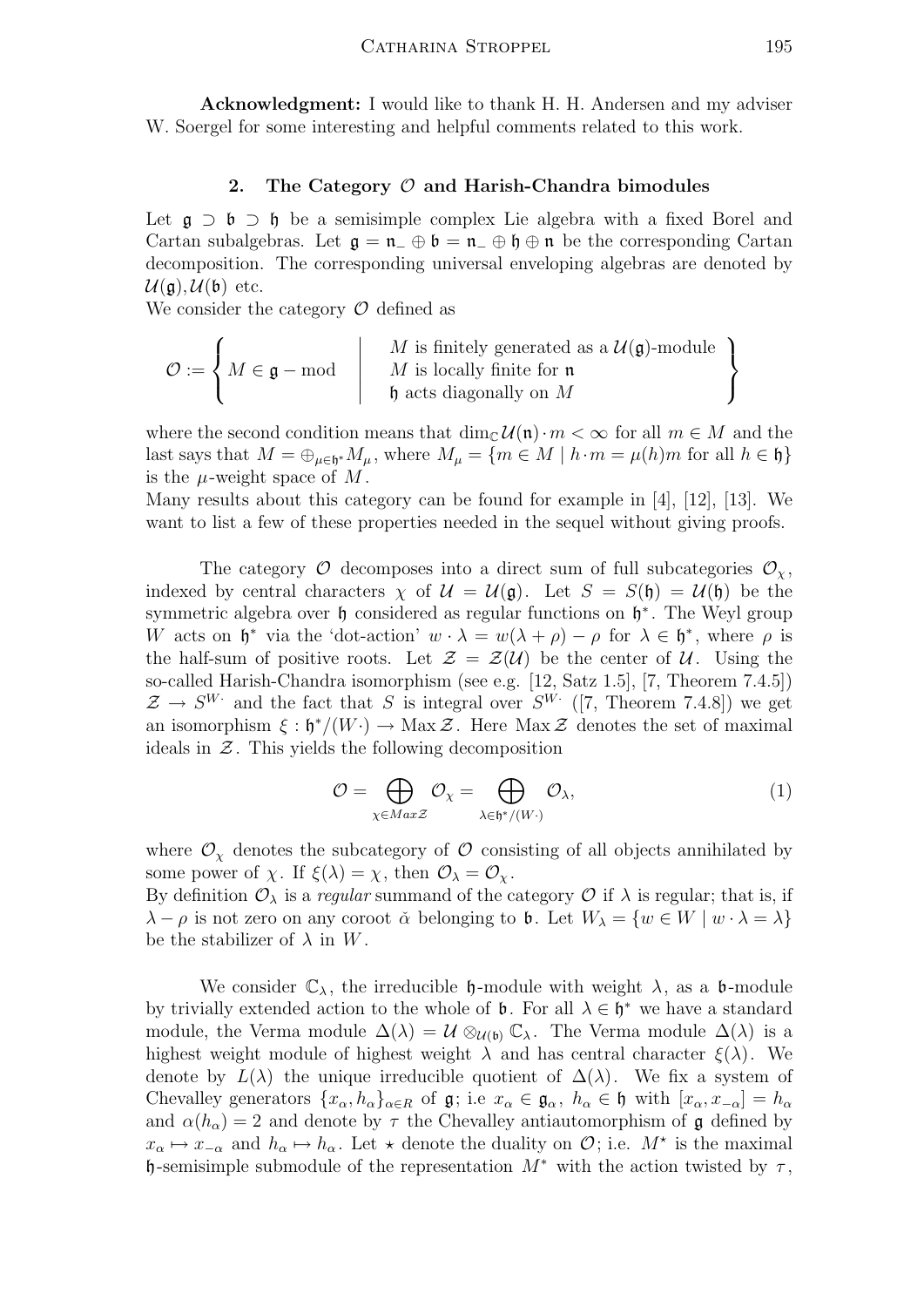i.e.  $(x.f)(m) = f(\tau(x)m)$  for  $f \in M^*$ ,  $x \in \mathfrak{g}$  and  $m \in M$ . We denote by  $\nabla(\lambda)$ the dual Verma module  $\Delta(\lambda)^*$ .

For a U-bimodule M the adjoint action of  $\mathfrak g$  on M is defined by  $x \cdot m := xm - mx$ , where  $x \in \mathfrak{g}, m \in M$ . A bimodule M is locally- $\mathfrak{g}$ -finite if each  $m \in M$  lies in a finite dimensional subspace of  $M$ , which is invariant under the adjoint action of q. The category  $\mathcal H$  of Harish-Chandra bimodules is defined as the full subcategory of the category of all  $\mathcal U$ -bimodules whose objects are

- 1. finitely generated and
- 2. locally g-finite.

The Chevalley antiautomorphism  $\tau$  of  $\mathfrak g$  can be extended to an isomorphism  $U \cong U^{opp}$ . We choose the isomorphism  $U(\mathfrak{g} \times \mathfrak{g}) \to U \otimes U$  to be the unique homomorphism induced by the map  $\mathfrak{g} \times \mathfrak{g} \to \mathcal{U} \otimes \mathcal{U}$  given by  $(x, y) \mapsto x \otimes 1 + 1 \otimes y$ . Hence, there is an equivalence of categories

$$
\mathcal{U}-\text{mod}-\mathcal{U}\cong\mathcal{U}\otimes\mathcal{U}^{opp}-\text{mod}\cong\mathcal{U}\otimes\mathcal{U}-\text{mod}\cong\mathcal{U}(\mathfrak{g}\times\mathfrak{g})-\text{mod}\cong\mathfrak{g}\times\mathfrak{g}-\text{mod}\,.
$$

Via the whole equivalence, the adjoint action of g corresponds to the action of  $\mathfrak{k} := \{(x, -\tau(x))\}$ . Since **g** is semisimple, so is  $\mathfrak{k}$ . Hence, *locally* **g**-finite corresponds to *locally*  $\mathfrak{k}$ -finite under the equivalence of categories; and is therefore the same as *semisimple as*  $\ell$ -module.

For a finitely generated  $U$ -bimodule X the set of locally  $\mathfrak g$ -finite vectors for the adjoint action forms a subbimodule ([7, 1.7.9]); we denote it by  $X^{adj}$ .

For M,  $N \in \mathcal{O}$  the vector space  $\text{Hom}_{\mathbb{C}}(M, N)$  becomes a U-bimodule by setting for  $x \in \mathfrak{g}$ ,  $f \in \text{Hom}_{\mathbb{C}}(M, N)$  and  $m \in M$ 

$$
(x.f)(m) = x.(f(m))
$$
 and  $(f.x)(m) = f(x.m),$ 

where on the right hand side of each equality the dot "." stands for the  $\mathfrak{q}$ module structure of  $M$  and  $N$ , respectively. The largest locally- $\mathfrak{g}$ -finite submodule  $\text{Hom}_{\mathbb{C}}(M,N)^{adj}$  of  $\text{Hom}_{\mathbb{C}}(M,N)$  is denoted by  $\mathcal{L}(M,N)$  and it is an object of H.

Given two elements x and y of the Weyl group W we denote by  $\mathcal{P}_{(x,y)}$  the principal series module

$$
\mathcal{P}_{(x,y)} = \mathcal{L}(\Delta(x \cdot 0), \nabla(y \cdot 0)).
$$

If  $y = x$  we also write  $\mathcal{P}_x$  instead of  $\mathcal{P}_{(x,x)}$ . (In the notation of [13] the bimodule  $\mathcal{P}_{(x,y)}$  is  $\mathcal{D}(\Delta(y\cdot 0), \nabla(x\cdot 0))$  which corresponds to  $M(x^{-1}, yw_o)$  in [11]).

There is a functor  $\eta: \mathcal{H} \longrightarrow \mathcal{H}$ , which interchanges the left and the right bimodule structure. As vector spaces  $\eta(X) = X$  and  $(u, v) \in \mathfrak{g} \times \mathfrak{g}$  acts on  $\eta(X)$  as  $(v, u)$ on X. We often write  $X^{\eta}$  instead of  $\eta(X)$ .

The action of the center of  $\mathcal{U}(\mathfrak{g} \times \mathfrak{g})$  gives a decomposition of the category  $\mathcal{H}$ . With analogous notations to those in (1) we have

$$
\mathcal{H}=\bigoplus_{(\zeta,\chi)\in\operatorname{Max}\mathcal{Z}\times\operatorname{Max}\mathcal{Z}}\ {}_\zeta\mathcal{H}_\chi=\bigoplus_{\lambda,\mu\in\mathfrak{h}^*/(W\cdot)}\ \lambda\mathcal{H}_\mu,
$$

where  $\mathcal{H}_{\mu}$  consists of all Harish-Chandra bimodules having generalized central character  $\lambda$  from the left and  $\mu$  from the right.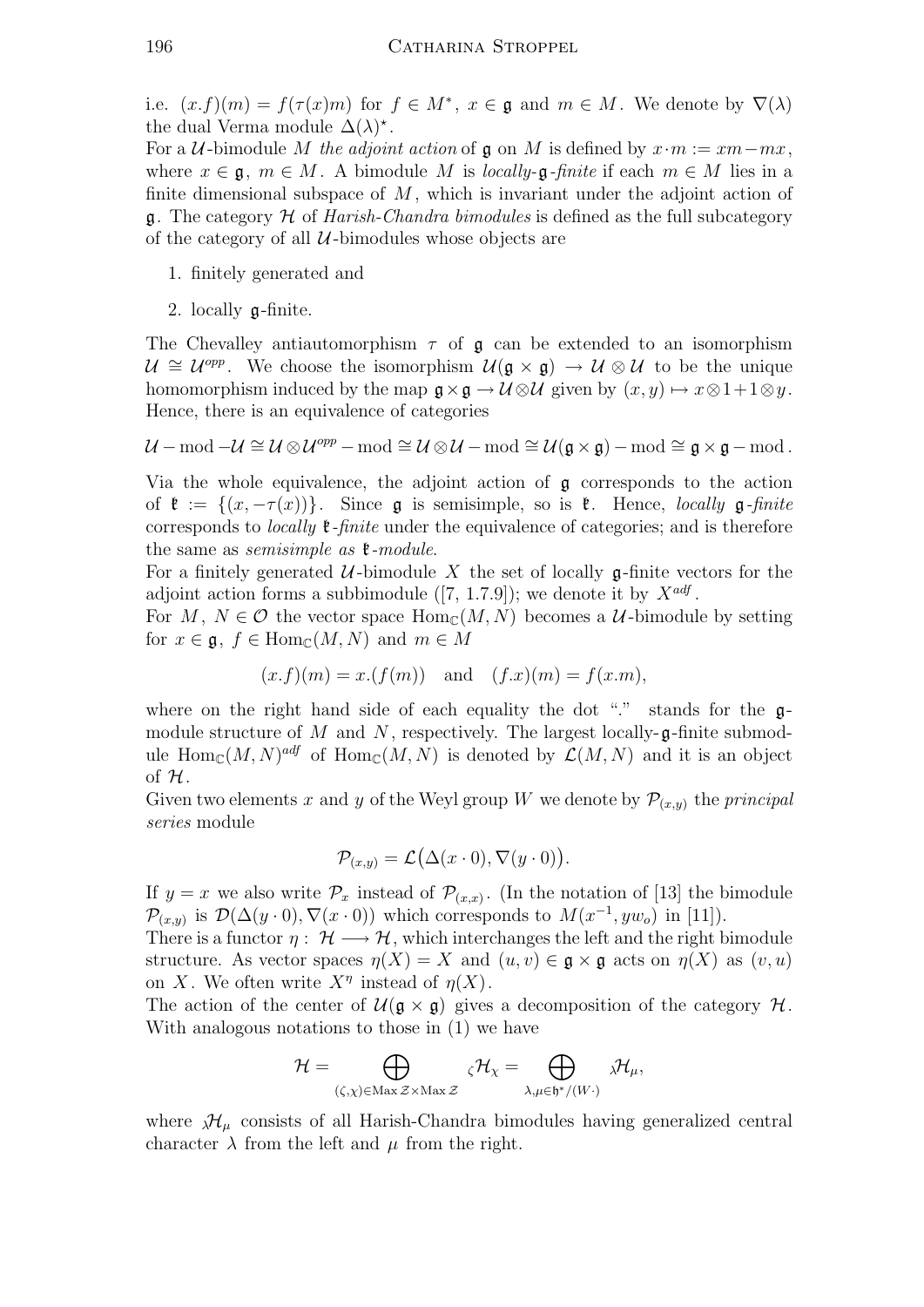**2.1. Translation functors.** Let  $\lambda$ ,  $\mu$ ,  $\lambda'$ ,  $\mu'$  be dominant integral weights. We denote by  $pr_{(\mu,\mu')}$  the projection onto the direct summand  ${}_{\mu}\mathcal{H}_{\mu'}$ . The translation functors are defined as follows

$$
\theta^{(\mu,\mu')}_{(\lambda,\lambda')}:\quad \mathfrak{A}\mathcal{H}_{\lambda'}\;\;\longrightarrow\;\;\mathfrak{p}\mathcal{H}_{\mu'}\qquad \qquad \newline X\;\;\;\mapsto\;\;\mathop{\rm pr}\nolimits_{(\mu,\mu')}\big(X\otimes E(\mu-\lambda)^l\otimes E(\mu'-\lambda')^r\big),
$$

where  $E(\mu - \lambda)$  denotes the finite dimensional simple g-module having extremal weight  $(\mu - \lambda)$ . The upper index l means we consider E as a bimodule with trivial right action and  $E^r$  denotes the bimodule  $\eta(E^l)$  having a trivial left action. Let  $\theta_s$ and  $\theta_s^r$  be translation *through* the s-wall from the left and from the right hand side respectively. More precisely, given weights  $\lambda$  and  $\mu$  we choose two other weights λ' and μ' such that  $λ - λ'$  and  $μ - μ'$  are integral and where their stabilizers satisfy  $W_{\lambda'} = W_{\mu'} = \{1, s\}$ . The translations through the wall are then defined as follows:

$$
\theta_s := \theta_{(\lambda,\mu)}^{(\lambda,\mu)} \circ \theta_{(\lambda,\mu)}^{(\lambda',\mu)} : \qquad \lambda \mathcal{H}_{\mu} \longrightarrow \lambda \mathcal{H}_{\mu} \qquad \text{and}
$$

$$
\theta_s^r := \theta_{(\lambda,\mu')}^{(\lambda,\mu)} \circ \theta_{(\lambda,\mu)}^{(\lambda,\mu')} : \qquad \lambda \mathcal{H}_{\mu} \longrightarrow \lambda \mathcal{H}_{\mu}.
$$

(Up to natural equivalence these functors are independent of the special choice of  $\lambda'$  and  $\mu'$ .) The translation functors for category  $\hat{O}$  are defined in an analogous way. So the translation from  $\mathcal{O}_{\lambda}$  to  $\mathcal{O}_{\mu}$  is given by the functor

$$
\begin{array}{cccc}\n\theta^{\mu}_{\lambda}: & \mathcal{O}_{\lambda} & \longrightarrow & \mathcal{O}_{\mu} \\
M & \mapsto & p_{\mu}(M \otimes E(\mu - \lambda)),\n\end{array}
$$

where  $p_{\mu}$  is the projection onto  $\mathcal{O}_{\mu}$ . For  $\lambda$  and  $\lambda'$  as above, the translation through the s-wall is the functor  $\theta_s = \theta_{\lambda'}^{\lambda} \circ \theta_{\lambda}^{\lambda'}$  $\lambda'$ . Under the Bernstein-Gelfandequivalence the two functors  $\theta_s$  correspond. The isomorphisms of vector spaces  $\text{Hom}_{\mathbb{C}}(M \otimes E, N) \cong \text{Hom}_{\mathbb{C}}(M, E^* \otimes N) \cong \text{Hom}_{\mathbb{C}}(M, N) \otimes E^*$  are compatible with the g-bimodule structures and induce a canonical isomorphism

$$
\theta_{(\lambda,\lambda')}^{(\mu,\mu')} \mathcal{L}(M,N) \cong \mathcal{L}(\theta_{\mu}^{\mu'} M, \theta_{\lambda}^{\lambda'} N). \tag{2}
$$

The duality on  $\mathcal O$  gives rise to a duality on the Harish-Chandra bimodules with trivial central character from the right. We denote it also by  $\star$ . For  $X \in \mathcal{H}$  with trivial central character from the right  $X^*$  can also defined as the largest locally **t**-finite submodule of  $X^*$ , with the action twisted by  $\tau$  (see [15, 2.7]).

2.2. Principal series and Joseph's Completion Functor. In this section we recall the definition of Joseph's completion functor and some of its properties, which are needed in the following section. All this can be found in [16] and [15].

**Definition 2.1.** Let  $x \in W$ . Joseph's completion functor  $C_x$  on  $\mathcal{O}_0$  is defined as

$$
\mathbf{C}_x(M) := \mathcal{L}(\Delta(x^{-1} \cdot 0), M) \otimes_{\mathcal{U}} \Delta(0).
$$

Instead of  $C_{s_{\alpha}}$  we will often write  $C_{\alpha}$ .

For M a dual Verma module we also call  $\mathbf{C}_x(M) \in \mathcal{O}$  a principal series. This is compatible with the term used for Harish-Chandra bimodules in the sense of property (P4) in the next section.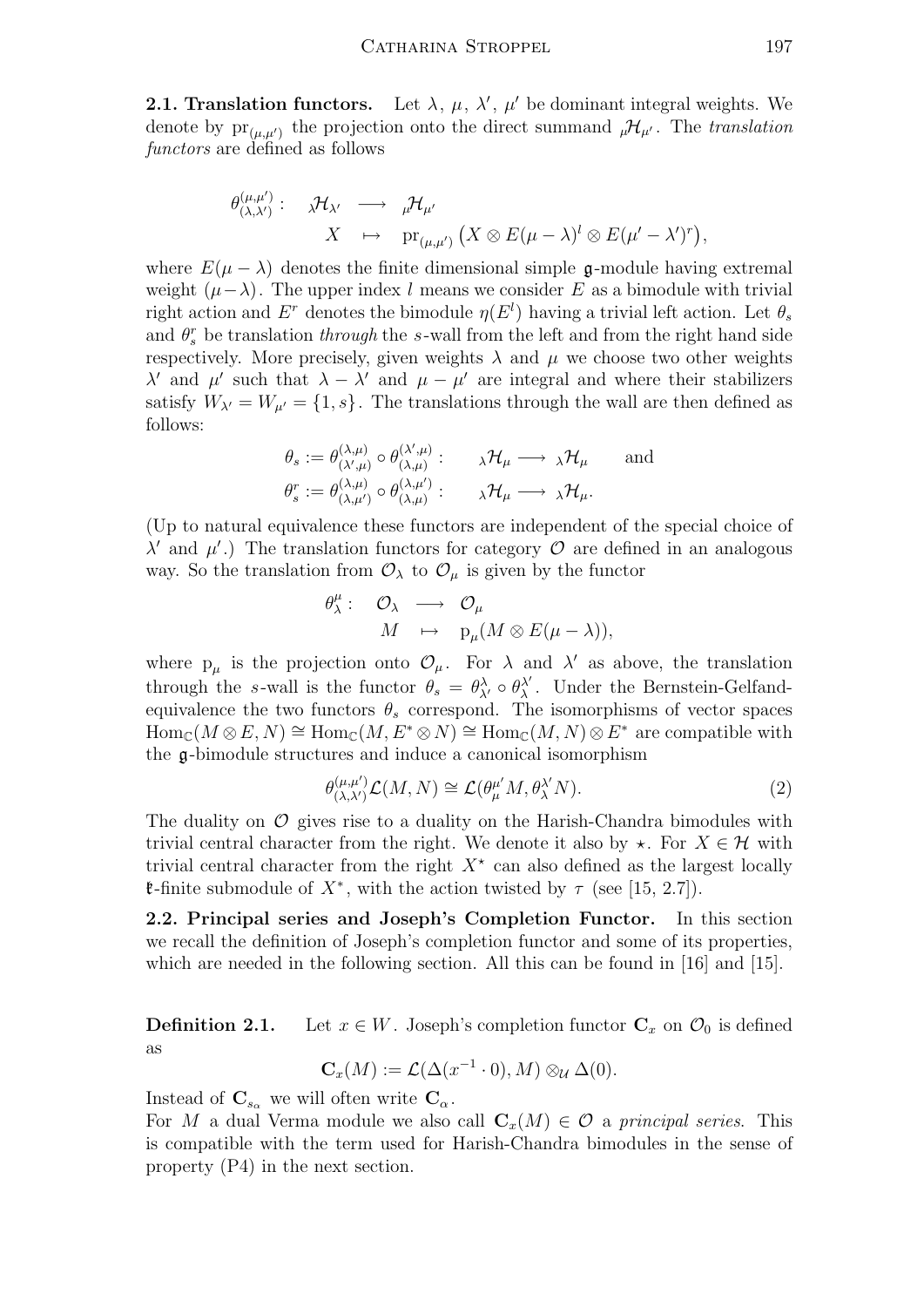## 2.3. Properties of the completion functors.

- (P1) ([15, 2.2]) The functor  $\mathbf{C}_x$  is covariant and left exact.
- (P2) ([16, 2.9]) There is a natural equivalence of functors  $\mathbf{C}_x \cong \mathbf{C}_{s_1} \cdots \mathbf{C}_{s_r}$ , where  $x = s_1 \cdot \ldots \cdot s_r$  is a reduced expression for x.
- (P3) ([16, Lemma 2.10]) Concerning dual Verma modules,  $C_x \nabla(0) \cong \nabla(x \cdot 0)$ holds for all  $x \in W$ .
- (P4) By definition  $\mathbf{C}_{x^{-1}}\nabla(y\cdot 0)$  corresponds to  $\mathcal{L}(\Delta(x\cdot 0), \nabla(y\cdot 0)) = \mathcal{P}_{(x,y)}$  via the equivalence of categories in [3]. In the Grothendieck group of  $\mathcal O$  the equality

$$
[\mathbf{C}_x \nabla (y \cdot 0)] = [\Delta(xy \cdot 0)]
$$

holds for all  $x, y \in W$  (see [16, 3.1]). A proof of this can be found in [7, 9.6.2].

(P5) ([15, Lemma 2.5]) For a simple root  $\alpha$  we have

$$
\mathbf{C}_{\alpha} \Delta(x \cdot 0) \cong \begin{cases} \Delta(s_{\alpha} x \cdot 0) & \text{if } s_{\alpha} x < x \\ \Delta(x \cdot 0) & \text{otherwise.} \end{cases}
$$

Therefore, for Verma modules the completion in the sense of Joseph is therefore the same thing as completion in the sense of Enright ([9]). The Verma modules belong to the principal series: for  $y \in W$  there is an isomorphism

$$
\mathcal{L}(\Delta(w_o \cdot 0), \nabla(y \cdot 0)) \otimes_{\mathcal{U}} \Delta(0) \cong \Delta(w_o y \cdot 0). \tag{3}
$$

(To see this let  $a = w_0 y^{-1}$  and  $b = w_0 a^{-1}$ . By definition of the completion functors and their properties we get  $\mathcal{L}(\Delta(w_o \cdot 0), \nabla(y \cdot 0)) \otimes_{\mathcal{U}} \Delta(0) = \mathbf{C}_{w_o} \nabla(y \cdot 0)$  $\begin{array}{rcl} \text{(P2)} \ \text{(P3)} \ \text{(P4)} \ \text{(P5)} \ \text{(P6)} \ \text{(P7)} \ \text{(P8)} \ \text{(P9)} \ \text{(P9)} \ \text{(P1)} \ \text{(P1)} \ \text{(P2)} \ \text{(P3)} \ \text{(P4)} \ \text{(P5)} \ \text{(P6)} \ \text{(P7)} \ \text{(P8)} \ \text{(P9)} \ \text{(P9)} \ \text{(P1)} \ \text{(P1)} \ \text{(P2)} \ \text{(P3)} \ \text{(P4)} \ \text{(P5)} \ \text{(P6)} \ \text{(P7)} \ \text{(P8)} \ \text{(P9)} \ \text$  $\mathbf{C}_b \Delta(w_o \cdot 0) \stackrel{(P5)}{\cong} \Delta(bw_o \cdot 0) = \Delta(w_o a^{-1} a y \cdot 0) = \Delta(w_o y \cdot 0).$ 

- (P6) For each simple root  $\alpha$  and all modules M in  $\mathcal{O}_0$ , the inclusion  $\Delta(s_\alpha \cdot 0) \hookrightarrow$  $\Delta(0)$  induces a canonical morphism  $\phi_M^{\alpha}: M \longrightarrow \mathbf{C}_{s_\alpha}M$ .
	- We denote by  $\mathbf{D}_{\alpha}^-M$  the image of this induced map. The kernel of  $\phi_M^{\alpha}$  is the largest  $\alpha$ -finite submodule of M ( [15, Lemma 2.4]); i.e. the largest submodule, whose composition factors are all of the form  $L(x\cdot 0)$ with  $\langle x \cdot 0, \check{\alpha} \rangle > 0$ . A module M is called  $\alpha$ -free, if  $\phi_M^{\alpha}$  is injective. In particular, every Verma module is  $\alpha$ -free. (Note, that this definition does not agree with the one in [13].)
	- Dually, we say that a module M is  $\alpha$ -cofree if  $M^*$  is  $\alpha$ -free and we define  $\mathbf{D}_{\alpha}^{+}M := (\mathbf{D}_{\alpha}^{-}(M^{\star}))^{\star}$ . In particular every dual Verma module is  $\alpha$ -cofree.
- (P7) The isomorphism of vector spaces  $\text{Hom}_{\mathbb{C}}(M, N^*) \cong (N \otimes M)^*$  induces (see [13, 6.9 (3)]) an isomorphism  $\mathcal{L}(M, N)^{\eta} \cong \mathcal{L}(N^*, M^*)$  for all objects M and  $N$  in  $\mathcal{O}$ .

Now we are ready to prove some results concerning the principal series modules.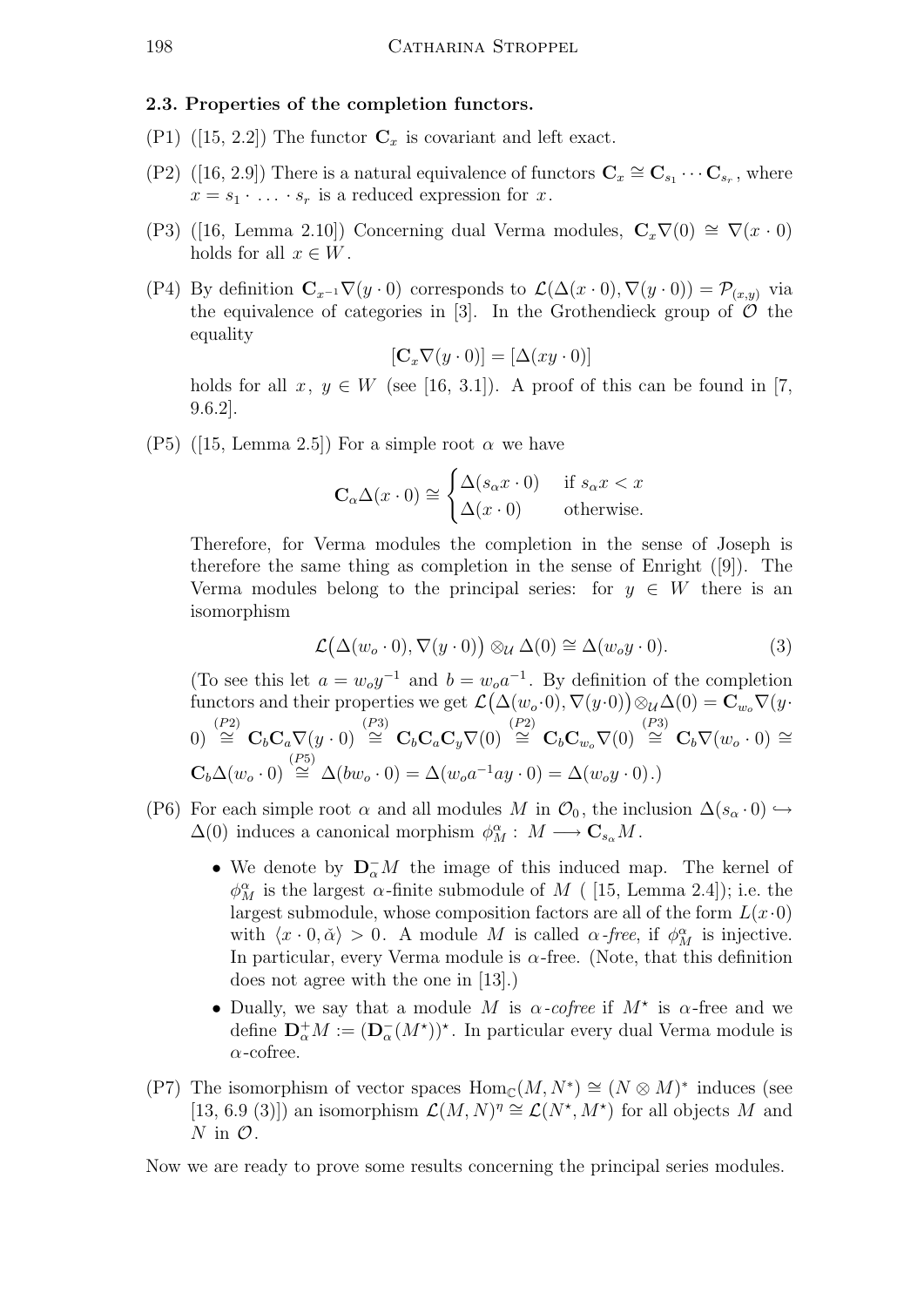## 3. Principal series and their duals

The following theorem was proved independently by Andersen and Lauritzen [1] and the author. We state the result and also give a proof here to show the connections with the main theorem which comes later.

## Theorem 3.1. Dual Principal Series

For all  $x \in W$  there is an isomorphism of bimodules  $\mathcal{P}_{(x,y)}^{\star} \longrightarrow \mathcal{P}_{(w_o x, w_o y)}$ .

**Proof.** The proof is by induction on the length of y. For  $y = e$  the property (P3) of the completion functors gives  $(\mathcal{P}_{(x,e)} \otimes_{\mathcal{U}} \Delta(0))^* = (\mathbf{C}_{x^{-1}} \nabla(0))^* \cong (\nabla (x^{-1} \cdot$  $(0, 0)$ )<sup>\*</sup> ≅  $\Delta(x^{-1} \cdot 0)$ . On the other hand we have  $\mathcal{P}_{(w_o x, w_o)} \otimes_{\mathcal{U}} \Delta(0) = \mathbf{C}_{(w_o x)^{-1}} \nabla(w_o \cdot w_o)$  $0) \cong \mathbf{C}_{(w_o x)^{-1}} \Delta(w_o \cdot 0) \cong \Delta(x^{-1} \cdot 0)$  by the properties (P2) and (P5). This is the starting point of the induction.

Consider for a simple reflection s such that  $ys > y$  the exact sequence

$$
\nabla(y s \cdot 0) \hookrightarrow \theta_s \nabla(y \cdot 0) \to \nabla(y \cdot 0).
$$

Since  $\mathcal{L}(\Delta(x\cdot 0), \bullet)$  is left exact, the character formula in (P4) gives for all  $y \in W$ an exact sequence of the form

$$
0 \to \underbrace{\mathcal{L}(\Delta(x \cdot 0), \nabla(y s \cdot 0))}_{=\mathcal{P}_{(x,y s)}} \longrightarrow \underbrace{\theta_s \mathcal{L}(\Delta(x \cdot 0), \nabla(y \cdot 0))}_{=:B} \xrightarrow{\text{can}} \underbrace{\mathcal{L}(\Delta(x \cdot 0), \nabla(y \cdot 0))}_{=:A} \to 0. \tag{4}
$$

(For the middle terms see (2)in the previous section.) On the other hand the exact sequence

$$
\nabla(w_oy \cdot 0) \hookrightarrow \theta_s \nabla(w_oy \cdot 0) \rightarrow \nabla(w_oy \cdot 0)
$$

gives rise to a short exact sequence

$$
\underbrace{\mathcal{L}(\Delta(w_ox\cdot 0), \nabla(w_oy\cdot 0))}_{=:C} \xrightarrow{\text{can}} \underbrace{\theta_s \mathcal{L}(\Delta(w_ox\cdot 0), \nabla(w_oy\cdot 0))}_{=:D} \longrightarrow \underbrace{\mathcal{L}(\Delta(w_ox\cdot 0), \nabla(w_oys\cdot 0))}_{\mathcal{P}_{(w_ox, w_oys)}}.
$$

By assumption there is an isomorphism  $\psi : C^* \to A$ . The translation functors commute with the duality (see [13, 4.12 (9)]); hence we can choose an isomorphism  $β : D^* = (θ_s C)^* ≅ θ_s C^*$ . This implies the existence of an isomorphism  $\tilde{ψ} =$  $\theta_s \psi \circ \beta : D^* \longrightarrow \theta_s A = B$  and gives the following diagram



To prove the theorem, it is sufficient to observe that the modules on the left hand side are both kernels of the canonical map and therefore isomorphic.

Remark 3.1. In the next section (Theorem 4.1 b.) we prove independently of Theorem 3.1 that the diagram (5) commutes (up to a scalar), since the homomorphism space from  $D^*$  to A is one-dimensional.

The following lemma can be considered as a corollary of the previous theorem, but it is also the key lemma for the Endomorphism Theorem.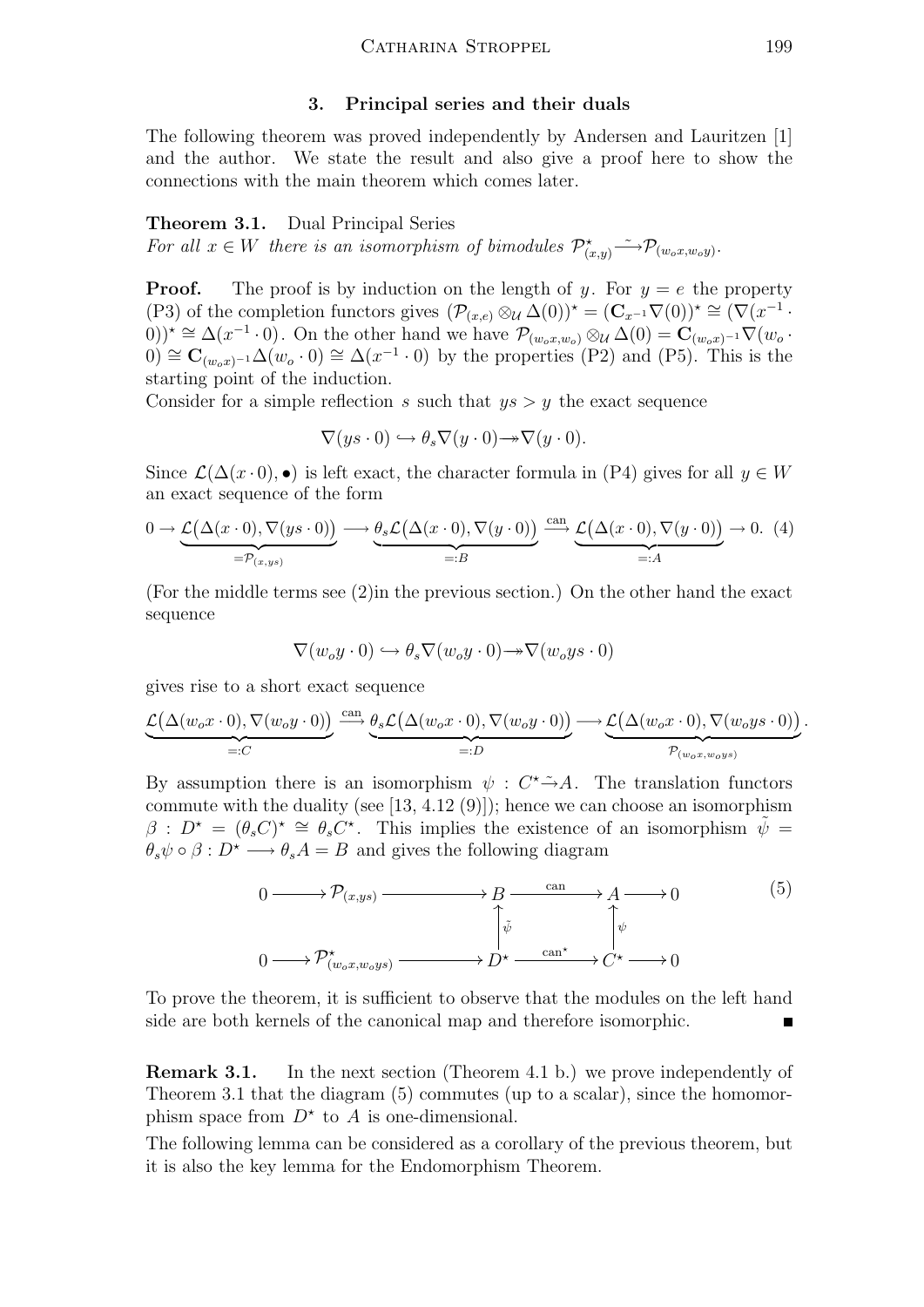**Lemma 3.2.** Let  $x, y \in W$  and  $M := \mathcal{L}(\Delta(x \cdot 0), \nabla(y \cdot 0)) \otimes_{\mathcal{U}} \Delta(0) \in \mathcal{O}_0$  be the corresponding principal series. The module M is  $\alpha$ -cofree for a simple reflection  $s = s_{\alpha}$  such that  $xs > x$ .

**Proof.** Consider the dual module  $M^* \cong \mathcal{L}(\Delta(w_0 x \cdot 0), \nabla(w_0 y \cdot 0))$ . We assume that  $x < xs$ . This implies  $w_0x > w_0xs$ . Therefore, there exists a reduced expression  $w_0x = s_r \cdot \ldots \cdot s_1$  where  $s_i = s_{\alpha_i}$  with  $s_1 = s$ . By definition we have  $M^* = \mathbf{C}_{\alpha_1} \cdots \mathbf{C}_{\alpha_r} \nabla(w_0 y \cdot 0)$ . In particular (see [16, 3.2]),  $M^*$  is  $\alpha_1$ -free; hence M itself is  $\alpha_1$ -cofree.

Remark 3.3. a.) The previous Lemma can also be proved by the combinatorics of [16, 2.2] using the character formulas of the principal series modules: with the notations of [16] and defining  $M := \mathbf{C}_{x^{-1}} \nabla(y \cdot 0)$  the following equalities hold:

$$
\begin{array}{rcl} [\mathbf{D}_{\alpha}^{+} M] & = & -[\mathbf{C}_{\alpha} M] + [M] + s[M] \\ & = & -[\Delta(s x^{-1} y \cdot 0)] + [\Delta(x^{-1} y \cdot 0)] + [\Delta(s(x^{-1} y) \cdot 0)] \\ & = & [\Delta(x^{-1} y \cdot 0)] = [M]. \end{array}
$$

By the definition of  $\mathbf{D}_{\alpha}^{+}$ , the module M is therefore  $\alpha$ -cofree. This is the statement of the lemma.

b.) The statement of the lemma can be reformulated as follows: for all  $x, y \in W$ and all simple reflections  $s = s_{\alpha} \in W$  such that  $ys_{\alpha} > y$ , the module  $\mathbf{C}_{y^{-1}}\nabla(x\cdot 0)$  is  $\alpha$ -cofree, i.e.  $\mathbf{D}_{\alpha}^{\dagger}C_{y^{-1}}\nabla(x\cdot 0) = C_{y^{-1}}\nabla(x\cdot 0)$ . Therefore the exact sequence in [15, Proposition 3.2] (with  $M = C_{y^{-1}} \nabla (x \cdot 0)$ ) turns out to be of the form

$$
0 \to \mathcal{L}(\Delta(ys \cdot 0), \nabla(x \cdot 0)) \longrightarrow \theta_s^r \mathcal{L}(\Delta(y \cdot 0), \nabla(x \cdot 0))
$$
\n(6)

$$
\xrightarrow{\text{can}} \mathcal{L}(\Delta(y \cdot 0), \nabla(x \cdot 0)) \to 0. \tag{7}
$$

Applying the functor  $\eta$  gives (by property (P7)) just the exact sequence (4):

$$
0 \to \mathcal{L}(\Delta(x \cdot 0), \nabla(y s \cdot 0)) \longrightarrow \theta_s \mathcal{L}(\Delta(x \cdot 0), \nabla(y \cdot 0))
$$
\n(8)

$$
\xrightarrow{\text{can}} \mathcal{L}(\Delta(x \cdot 0), \nabla(y \cdot 0)) \to 0. \tag{9}
$$

c.) Let  $x \in W$  and let s be a simple reflection such that  $xs > x$ . Given an explicit isomorphism from  $\mathcal{P}_{w_0xs,w_0z}$  into the dual of  $\mathcal{P}_{xs,z}$ , it is possible to construct an isomorphism from  $\mathcal{P}_{w_0x,w_0z}$  into  $\mathcal{P}_{x,z}$ . The definitions give isomorphisms

$$
\left(\mathcal{L}(\Delta(x\cdot 0), \nabla(z\cdot 0))\right)^{\star} \cong \left(\mathcal{L}(\Delta(0), \mathbf{C}_{x^{-1}}\nabla(z\cdot 0))\right)^{\star} \cong \mathcal{L}(\Delta(0), (\mathbf{C}_{x^{-1}}\nabla(z\cdot 0))^{\star}).
$$

With  $y = w_0 x$  this yields by [16, 2.6] and Lemma 3.2

$$
\mathbf{C}_{x^{-1}}\nabla(z\cdot 0)\cong \big(\mathbf{C}_s(\mathbf{C}_s\mathbf{C}_{x^{-1}}\nabla(z\cdot 0))^{\star}\big)^{\star};
$$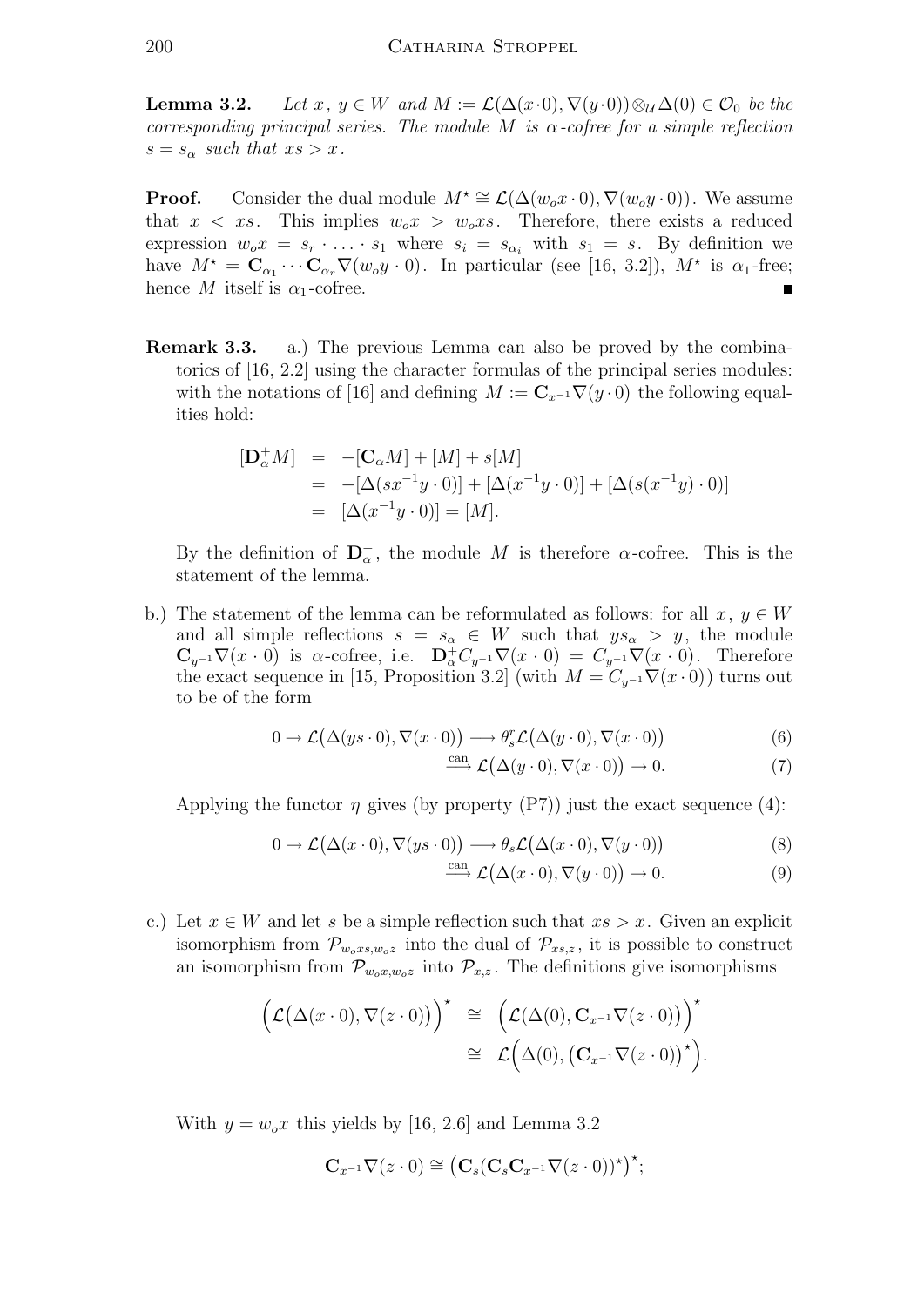hence,

$$
\mathcal{L}(\Delta(0), (\mathbf{C}_{x^{-1}}\nabla(z \cdot 0))^{\star}) \cong \mathcal{L}(\Delta(0), \mathbf{C}_{s}(\mathbf{C}_{xs^{-1}}\nabla(z \cdot 0))^{\star})
$$
  
\n
$$
\cong \mathcal{L}(\Delta(s \cdot 0), \mathbf{C}_{(w_o xs)^{-1}}\nabla(w_o z \cdot 0))
$$
  
\n
$$
\cong \mathcal{L}(\Delta(w_o x \cdot 0), \nabla(w_o z \cdot 0)).
$$

- d.) The proof of Theorem 3.1 indicates that the statement is not based on the definition of principal series we gave, but on the existence of an exact sequence of the form (4); the abstract context for this is described in [1]. This enabled H. H. Andersen and N. Lauritzen to characterize principal series modules as geometric objects, i.e. as local cohomology bundles on the flag variety, or as semi-induced modules (see [1]). Using the results of [5] one may also consider principal series modules as certain D-modules.
- e.) The restriction to regular weights is not necessary; rather, it avoids some interfering indices.

## 4. Endomorphisms and self-extensions of principal series

In this section we will prove the main result concerning endomorphism rings and extensions. A first step in this direction is the indecomposability of the principal series. Although this seems to be a well-known result, it was not possible to find a reference for it. Moreover the proof is very general and therefore interesting in itself:

**Lemma 4.1.** All principal series modules  $\mathcal{P}_{x,y}$  (where  $x, y \in W$ ) are indecomposable.

**Proof.** For  $x, y \in W$  and a simple reflection s such that  $ys > y$  we consider (see (8)) the short exact sequence

$$
\mathcal{L}(\Delta(x \cdot 0), \nabla(y s \cdot 0)) \longrightarrow \theta_s \mathcal{L}(\Delta(x \cdot 0), \nabla(y \cdot 0)) \longrightarrow \mathcal{L}(\Delta(x \cdot 0), \nabla(y \cdot 0)),
$$
 (10)

For  $y = e$ , the shortest element in the Weyl group, (and  $x \in W$  arbitrary) the bimodule  $\mathcal{L}(\Delta(x\cdot 0), \nabla(y\cdot 0)) \otimes_{\mathcal{U}} \Delta(0)$  is by property (P3) a dual Verma module and so it is indecomposable. This is the starting point for an induction argument. We have to show, that the indecomposability of the quotient in (10) implies the indecomposability of the submodule on the left hand side.

More generally, we consider an exact sequence in  $\mathcal O$  of the form  $A \hookrightarrow \theta_s A \twoheadrightarrow B$ . We show that if A is decomposable, then so is B: let  $A = C \oplus D$ . The canonical inclusion in the exact sequence corresponds to the identity after translating onto the wall. Hence, the direct sum decomposition of A gives rise to two exact sequences of the form

$$
\begin{array}{ccc} C \hookrightarrow & \theta_s C & \xrightarrow{\sim} \text{coker}_1 \\ D \hookrightarrow & \theta_s D & \xrightarrow{\sim} \text{coker}_2 \end{array}
$$

such that  $\mathrm{coker}_1 \oplus \mathrm{coker}_2 \cong B$ . Assume B to be indecomposable and let  $\mathrm{coker}_1 =$ 0. There are the following two possibilities: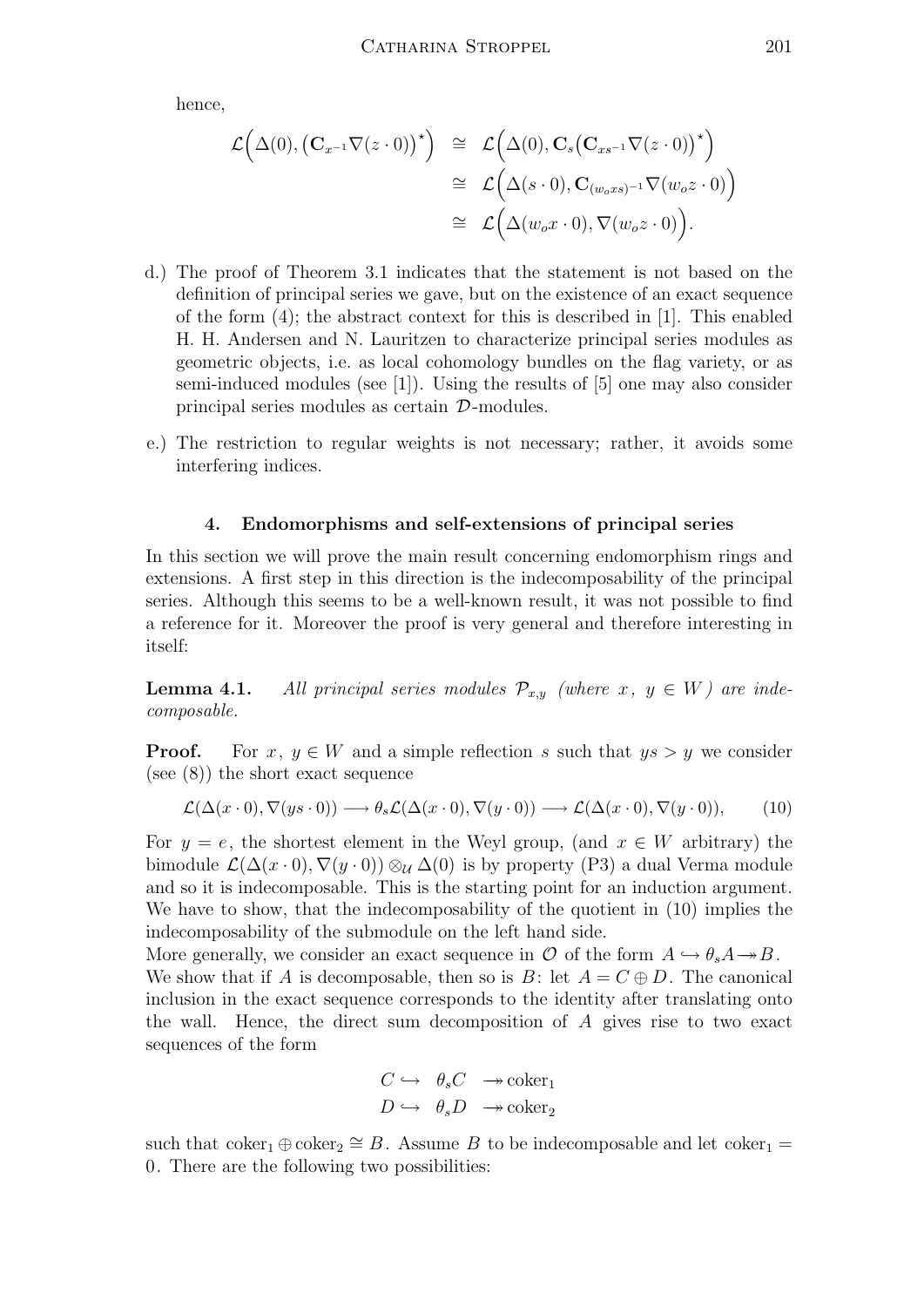- I.) There exists no  $x \in W$  such that  $xs > x$  and  $[C : L(xs \cdot 0)] \neq 0$ . This implies  $\theta_s C = 0$  (see [13, 4.12 (3)]) and therefore a contradiction.
- II.) There exists an  $x \in W$  such that  $xs > x$  and  $[C : L(xs \cdot 0)] \neq 0$ . For simplicity we choose x maximal. By  $[13, 4.12 (3)$  and  $4.13 (3')$  this implies  $[\theta_s C : L(xs \cdot 0)] = 2[C : L(xs \cdot 0)]$ , which is also a contradiction.

Hence  $B$  is decomposable.

A stronger result than the previous theorem is the Endomorphism Theorem for which we need the following key lemma.

**Lemma 4.2.** Let  $\alpha$  be a simple reflection. Let  $f : M \to N$  be a nontrivial homomorphism in  $\mathcal{O}_0$ , where M is  $\alpha$ -cofree. Then the induced homomorphism

$$
\mathbf{C}_{\alpha}f:\mathbf{C}_{\alpha}M\to\mathbf{C}_{\alpha}N
$$

is also not trivial.

**Proof.** The completion functor is left exact. Hence the exact sequence

$$
0 \to \ker f \hookrightarrow M \to \operatorname{im} f \to 0
$$

leads to an exact sequence

$$
0 \to \mathbf{C}_{\alpha} \ker f \hookrightarrow \mathbf{C}_{\alpha} M \xrightarrow{\mathbf{C}_{\alpha} f} \mathbf{C}_{\alpha} \operatorname{im} f \to X \to 0.
$$

We have to show that  $C_{\alpha}$  ker  $f \neq C_{\alpha}M$  Assume equality, namely

$$
\mathbf{C}_{\alpha}\ker f = \mathbf{C}_{\alpha}M,\tag{11}
$$

and consider the following two four-step exact sequences (see [16, 3.2]):

$$
0 \to \mathbf{C}_{\alpha} \ker f \hookrightarrow \mathbf{C}_{\alpha}^2 \ker f \longrightarrow \mathbf{D}_{\alpha}^+ \ker f \to \mathbf{D}_{\alpha} \ker f \to 0
$$
  

$$
0 \to \mathbf{C}_{\alpha} M \hookrightarrow \mathbf{C}_{\alpha}^2 M \longrightarrow \mathbf{D}_{\alpha}^+ M \to \mathbf{D}_{\alpha} M \to 0.
$$

Here the functor  $\mathbf{D}_{\alpha}$  is the composition of the functors  $\mathbf{D}_{\alpha}^{+}\mathbf{C}_{\alpha}$  ([15, 3.6]). The assumption (11) implies the equality  $\mathbf{D}_{\alpha}^{+}$  ker  $f = \mathbf{D}_{\alpha}^{+}M$ . On the other hand M is  $\alpha$ -cofree, hence by definition  $M = \mathbf{D}_{\alpha}^{+} M$ . By definition  $\mathbf{D}_{\alpha}^{+}$  ker f is also a subset of ker f. Since f is nontrivial, this subset is not the whole of  $M$ . This gives the desired contradiction; hence  $C_{\alpha}f$  is not the zero map.

The Lemma 3.2 ensures the existence of 'enough' modules which are  $\alpha$ cofree; because of this the previous lemma is a strong tool. Now we are ready to prove the main theorem, which indicates that principal series modules behave in some sense like Verma modules.

## Theorem 4.1. Endomorphism Theorem

1.) All principal series have one-dimensional endomorphism rings, i.e.

$$
\operatorname{End}_{\mathcal{H}}\big(\mathcal{L}(\Delta(x\cdot 0), \nabla(y\cdot 0)\big)\cong \mathbb{C}
$$

for all  $x \in W$ .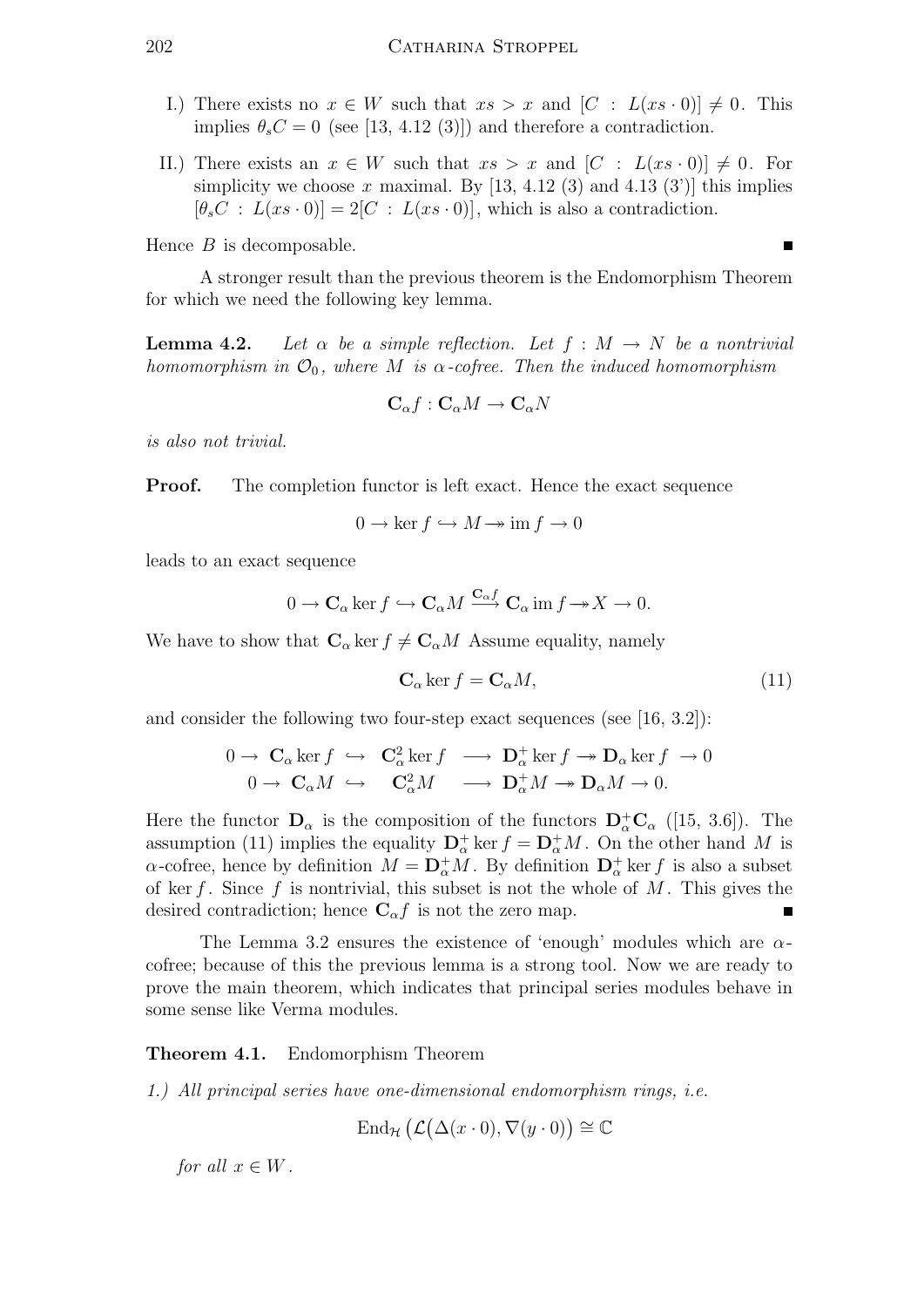2.) Let  $x, y \in W$  and let s be a simple reflection such that  $y > ys$ . Let

$$
A := \mathcal{L}(\Delta(x \cdot 0), \nabla(y \cdot 0)),
$$
  
\n
$$
B := \mathcal{L}(\Delta(x \cdot 0), \nabla(y s \cdot 0)).
$$

Then the following hold:

- a.) Hom<sub> $\mathcal{H}(A, B) = 0$ .</sub> In particular, if  $x = w_o$  then this is just Hom<sub>q</sub>( $\Delta(w_o y \cdot 0), \Delta(w_o y s \cdot 0) = 0$ .
- b.) Hom<sub>H</sub>( $A, \theta_s A$ ) ≅ Hom<sub>H</sub>( $A, \theta_s B$ ) ≅ Hom<sub>H</sub>( $B, \theta_s A$ ) = Hom<sub>H</sub>( $B, \theta_s B$ ) ≅  $\mathbb{C}$ .
- c.) dim  $\text{End}_{\mathcal{H}}(\theta_s A) = \dim \text{End}_{\mathcal{H}}(\theta_s B) = 2$ .
- d.) Hom<sub> $H$ </sub> $(B, A) \cong \mathbb{C}$ . In particular, if  $x = w_0$  this is just Hom<sub>g</sub>( $\Delta(w_0y s \cdot 0), \Delta(w_0y \cdot 0)) \cong \mathbb{C}$ .
- e.) The sequence

$$
0 \to A \stackrel{\text{can}}{\to} \theta_s A \stackrel{\text{can}}{\to} B \to 0 \tag{12}
$$

(see  $(8)$ ) does not split in  $\mathcal H$ .

f.) Assume  $tx < x$  for some simple reflection t. Then  $\text{Hom}_{\mathcal{H}}(\mathcal{P}_x, \mathcal{P}_{tx}) = \mathbb{C}$ .

**Proof.** For  $x = w_o$ , the bimodule  $A = \mathcal{L}(\Delta(x \cdot 0), \nabla(y \cdot 0))$  corresponds to a Verma module in  $\mathcal O$  by the properties (P2), (P3) and (P5) in section 2. So the statement is well-known. For  $x \neq w_0$  let  $s_\alpha$  be a simple reflection such that  $xs_\alpha > x$ . By Lemma 3.2 the module  $A = A \otimes_{\mathcal{U}} \Delta(0)$  is  $\alpha$ -cofree. Every nontrivial endomorphism f of A gives by Lemma 4.2 a nontrivial endomorphism of  $C_{\alpha}A$ , hence a nontrivial endomorphism of  $\mathcal{L}(\Delta(xs\cdot 0), \nabla(y\cdot 0))$ . An iterated use of these two Lemmas implies that we have an inclusion

$$
\operatorname{End}_{\mathcal{H}}(\mathcal{L}(\Delta(x \cdot 0), \nabla(y \cdot 0))) \leftrightarrow \operatorname{End}_{\mathcal{H}}(\mathcal{L}(\Delta(w_o \cdot 0), \nabla(y \cdot 0)))
$$
  
=  $\operatorname{End}_{\mathcal{O}}(\Delta(w_o y \cdot 0)) = \mathbb{C}$ 

for all  $y \in W$ . This proves the first part.

- a.) Assume the assertion is false. We choose a simple reflection  $s_{\alpha}$  such that  $x s_{\alpha} > x$ . So  $A = A \otimes_{\mathcal{U}} \Delta(0)$  is  $\alpha$ -cofree by Lemma 3.2; Lemma 4.2 yields a nontrivial map from  $C_{\alpha}A$  to  $C_{\alpha}(B \otimes_{\mathcal{U}} \Delta(0))$ . Repeating this argument we get (with (3)) a nontrivial morphism from  $\Delta(w_0y \cdot 0)$  to the Verma module  $\Delta(w_0y s\cdot 0)$ . Since  $ys < y$ , we have  $w_0y < w_0ys$ , so this is a contradiction. Therefore, the space of homomorphisms in question is trivial.
- b.) The exact sequence (12) gives an exact sequence of the form

$$
0 \to \underbrace{\text{End}_{\mathcal{H}}(A)}_{\cong \mathbb{C}} \longrightarrow \text{Hom}_{\mathcal{H}}(A, \theta_s A) \longrightarrow \underbrace{\text{Hom}_{\mathcal{H}}(A, B)}_{=0},
$$

where we already know the outer terms. This implies the first statement. The others follow directly from the fact that  $\theta_s A \cong \theta_s B$  by the selfadjointness of  $\theta_s$ .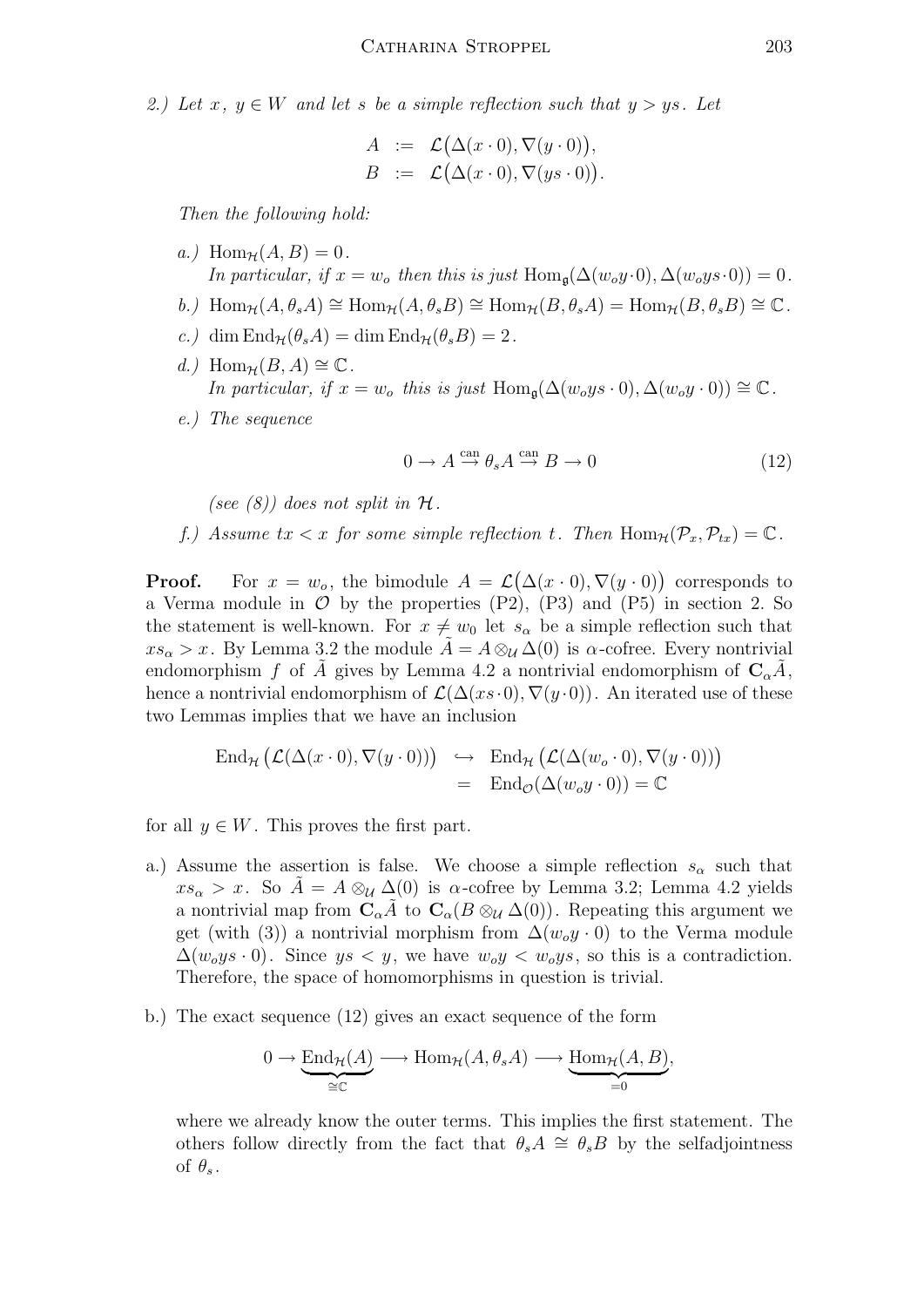- c.) This is obvious, since  $\theta_s$  is self-adjoint and has the property  $\theta_s^2 \cong \theta_s \oplus \theta_s$ .
- d.) Take a (unique up to a scalar) homomorphism

$$
f \in \text{Hom}_{\mathcal{H}}(\mathcal{P}_{(e,ys)}, \mathcal{P}_{(e,y)}) = \text{Hom}_{\mathfrak{g}}(\nabla(ys \cdot 0), \nabla(y \cdot 0)).
$$

By Lemma 4.2 it induces a nontrivial morphism  $C_{x^{-1}}f$  from B to A. On the other hand, the sequence (12) gives an inclusion

$$
\text{Hom}_{\mathcal{H}}(B, A) \hookrightarrow \text{Hom}_{\mathcal{H}}(B, \theta_s A);
$$

therefore, dim  $\text{Hom}_{\mathcal{H}}(B, A) = 1$ .

e.) Applying the functor  $\text{Hom}_{\mathcal{H}}(B, \bullet)$  to the sequence (12) gives rise to an exact sequence

$$
0 \to \text{Hom}_{\mathcal{H}}(B, A) \xrightarrow{\sim} \text{Hom}_{\mathcal{H}}(B, \theta_s A) \xrightarrow{\text{can}\circ} \text{Hom}_{\mathcal{H}}(B, B).
$$

Hence, the identity id  $\in$  Hom<sub>H</sub>( $B, B$ ) has no preimage and consequently the sequence does not split.

f.) If  $x = w<sub>o</sub>$ , the domain corresponds to a projective Verma module; hence the statement follows from character formulas. If  $x \neq w<sub>o</sub>$  a nontrivial morphism  $f \in \text{Hom}_{\mathcal{H}}(\mathcal{P}_x, \mathcal{P}_{tx})$  induces a nontrivial element of  $\text{Hom}_{\mathcal{H}}(\mathcal{P}_{(xz,x)}, \mathcal{P}_{(txz,tx)})$  for all simple reflections z with the property  $xz > x$ . Interchanging the right and the left action of  $\mathfrak{g}$ , gives rise to an element  $f_1 \in \text{Hom}_{\mathcal{H}}(\mathcal{P}_{(x,xz)}, \mathcal{P}_{(tx,txz)})$  which is not the zero map.

Continuing in this way, one finally ends up with an inclusion

$$
\text{Hom}_{\mathcal{H}}(\mathcal{P}_x, \mathcal{P}_{tx}) \hookrightarrow \text{Hom}_{\mathcal{H}}(\mathcal{P}_{w_o}, \mathcal{P}_{w_o a}) = \text{Hom}_{\mathfrak{g}}(\Delta(0), \mathbf{C}_{aw_o} \nabla(w_o a \cdot 0)) = \mathbb{C}
$$

for some simple reflection a. The existence of at least one nontrivial element in the space of morphisms in question is well-known ([15, 4.7]).

**Remark 4.3.** Let  $x \in W$  and let s be a simple reflection such that  $sx > x$ . There is an exact four-step sequence of the form

$$
0 \longrightarrow \mathcal{P}_{(x,sx)} \longrightarrow \mathcal{P}_{(sx,sx)} \xrightarrow{f_{sx,x}} \mathcal{P}_{(x,x)} \longrightarrow \mathcal{P}_{(x,sx)} \longrightarrow 0
$$

where the outer maps are the canonical ones (see [15]). This is the so-called  $Duflo$ -Zhelobenko exact sequence. Since the image of a  $f_{sx,x}$  contains the simple module corresponding to the trivial weight, we get the following nontrivial map

$$
\psi_x = f_{s_{l+1}x,x} \circ \cdots \circ f_{s_1w_o,s_2s_1w_o} \circ f_{w_o,s_1w_o},
$$

for  $w_o = s_r s_{r-1} \cdot \ldots \cdot s_1$  and  $x = s_l \cdot \ldots \cdot s_1$  some reduced expressions. Up to a scalar this map must be the Duflo-map from the principal series module  $\mathcal{P}_{w_o}$ corresponding to the dominant Verma module into the principal series  $\mathcal{P}_x$ . On the other hand, the Endomorphism Theorem shows that the map in the middle of the Duflo-Zhelobenko sequence is unique up to a scalar. This is important for the definition of a graded version of this sequence, defined in [22], which describes the

$$
\blacksquare
$$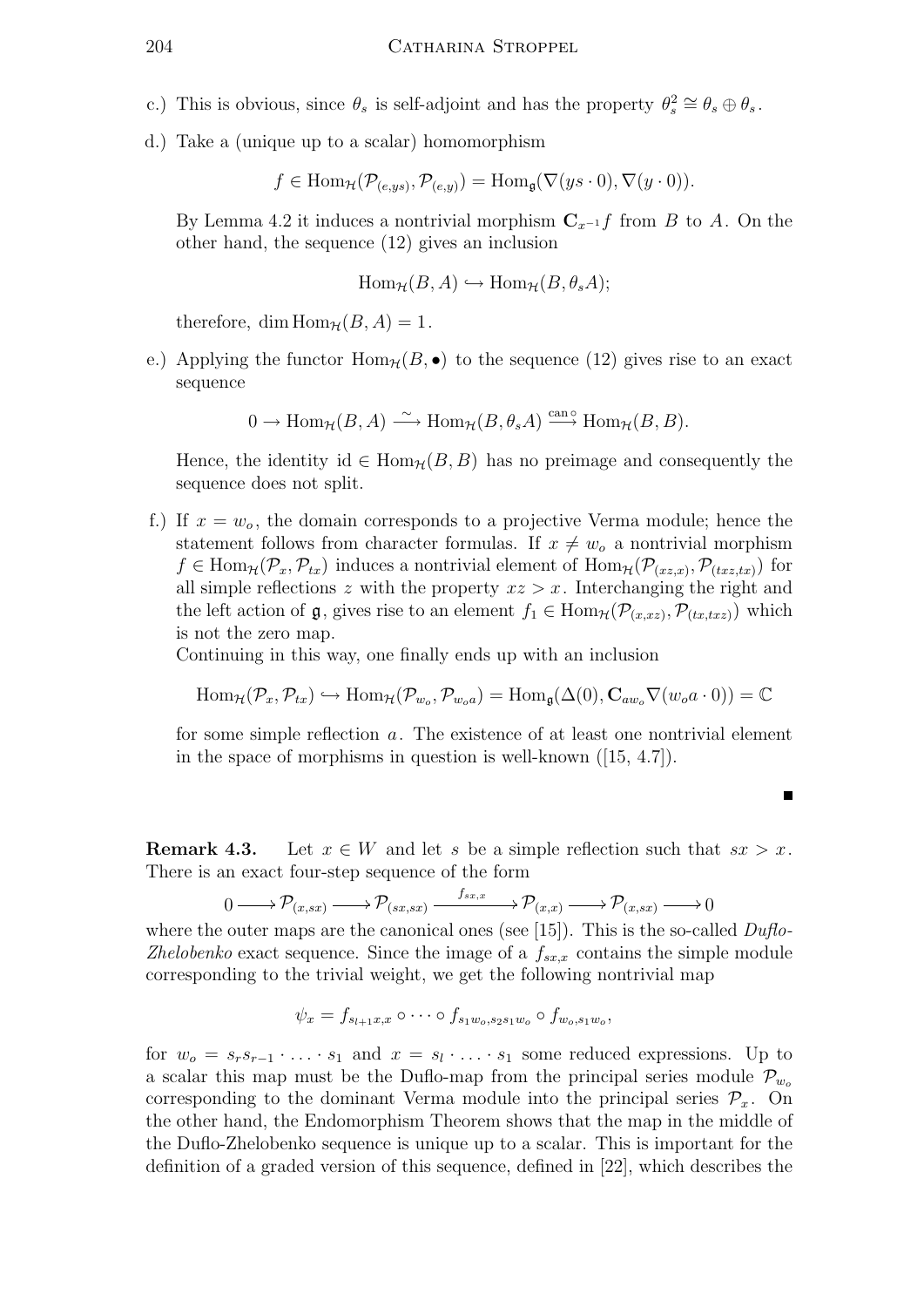composition factors of the image of the Duflo-map.

We proved that all principal series have trivial endomorphism rings. Note that the 'converse' is not true: i.e. given a module  $M$  with the same character as a Verma module and having trivial endomorphism ring then it does not have to be a principal series module/twisted Verma module in general. An example can be given for type  $A_2$ .

The previous Theorem together with the next one indicates that principal series modules in general have similar properties as Verma modules. However, there are some differences. For example, their socle and radical filtrations do not coincide in general (see section 4.).

Theorem 4.2. Extensions of Principal Series

1.) All principal series have trivial self-extension, i.e.

$$
Ext^1_{\mathcal{O}}(\mathcal{P}_{(x,y)}\otimes_{\mathcal{U}}\Delta(0), \mathcal{P}_{(x,y)}\otimes_{\mathcal{U}}\Delta(0))=0
$$

for all  $x, y \in W$ .

- 2.) Let x and  $y \in W$ . Let  $A = \mathcal{L}(\Delta(x \cdot 0), \nabla(y \cdot 0))$  and  $B = \mathcal{L}(\Delta(x \cdot 0), \nabla(y \cdot 0))$ , where s is a simple reflection such that  $y > y$ s. Then the following statements concerning extensions in  $\mathcal O$  hold for  $\tilde A$  :=  $A \otimes_{\mathcal{U}} \Delta(0)$  and  $B := B \otimes_{\mathcal{U}} \Delta(0)$ :
	- $a.$ )  $\text{Ext}^1(\tilde{A}, \tilde{B}) = 0.$
	- b.)  $\mathrm{Ext}^1(\tilde{A}, \theta_s \tilde{A}) \cong \mathrm{Ext}^1(\tilde{B}, \theta_s \tilde{B}) = 0$ .
	- c.)  $\mathrm{Ext}^1(\tilde{B}, \tilde{A}) \cong \mathbb{C}$ .

**Remark 4.4.** With  $x = w<sub>o</sub>$ , these are well-known results about Verma modules.

**Proof.** a.) Let  $A \xrightarrow{f} E \xrightarrow{g} A$  be an extension with trivial central character from the right. If  $x = w_0$ , the longest element of the Weyl group, then A is a Verma module and the sequence splits. Assume  $x \neq w<sub>o</sub>$  and the assertion was true for all Weyl group elements having greater length. Let  $t = t_{\alpha}$  be a simple reflection such that  $xt > x$ . Translation through the t-wall from the right hand side gives the following commuting diagram in  $\mathcal{H}$ :



The (canonical) map in the middle is surjective according due to the Five Lemma. The Snake Lemma yields the kernel sequence

$$
C := \mathcal{L}(\Delta(xt \cdot 0), \nabla(y \cdot 0)) \hookrightarrow E' \to \mathcal{L}(\Delta(xt \cdot 0), \nabla(y \cdot 0)).
$$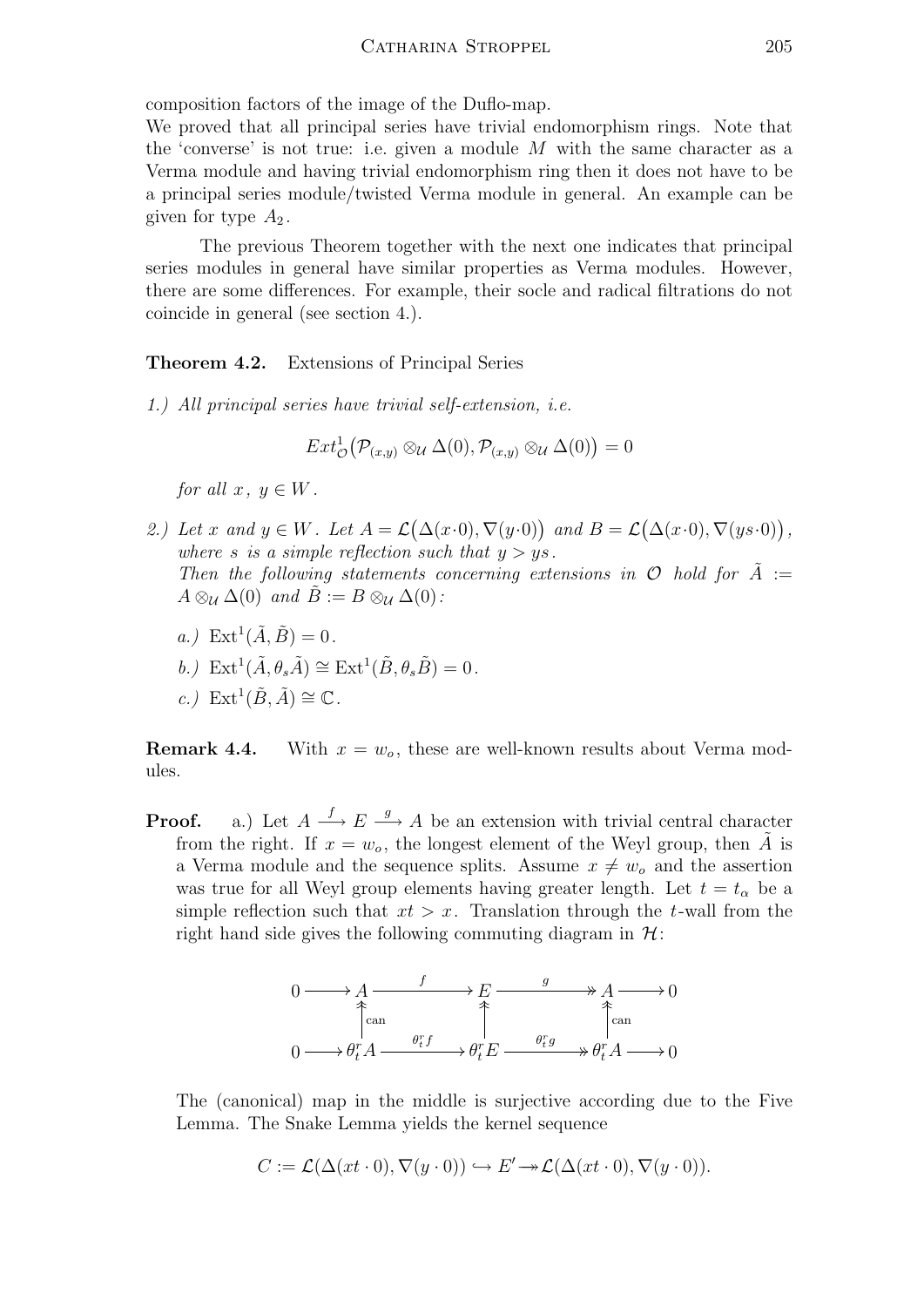By  $[15,$  Proposition 3.2)  $E'$  is isomorphic to the bimodule corresponding to the object in  $\mathcal O$  which arises as the  $\alpha$ -completion of the module in  $\mathcal O$ corresponding to  $E$ . In particular,  $E'$  has trivial central character from the right and  $\theta_t^r E' \cong \theta_t^r E$ .

First of all we determine dimensions of some homomorphism spaces. The kernel sequence splits by inductive assertion hence,

$$
\begin{array}{rcl}\n\dim \text{Hom}_{\mathcal{H}}(\theta_t^r A, E) & = & \dim \text{Hom}_{\mathcal{H}}(\theta_t^r C, E) \\
& = & \dim \text{Hom}_{\mathcal{H}}(C, \theta_t^r E) = \dim \text{Hom}_{\mathcal{H}}(C, \theta_t^r E') \\
& = & \dim \text{Hom}_{\mathcal{H}}(\theta_t^r C, E') = \dim \text{Hom}_{\mathcal{H}}(\theta_t^r C, C \oplus C) \\
& = & \dim \text{Hom}_{\mathcal{H}}(\theta_t \eta(C), \eta(C) \oplus \eta(C)) = 2\n\end{array}
$$

by Theorem 4.1 2b.

On the other hand  $\text{Hom}_{\mathcal{H}}(C, E) = 0$ , since a nontrivial morphism would either have its image contained in the image of  $f$ , or composition with  $g$ would be non-zero. Both situations would imply the existence of a nontrivial homomorphism from A to C. Applying  $\eta$  this contradicts Theorem 4.1 2a. The following exact sequence

$$
\text{Hom}_{\mathcal{H}}(A, E) \hookrightarrow \text{Hom}_{\mathcal{H}}(\theta_t^r A, E) \to \text{Hom}_{\mathcal{H}}(C, E),
$$

gives dim  $\text{Hom}_{\mathcal{H}}(A, E) = 2$ .

The exact sequence we started with gives rise to an exact sequence of the form

$$
0 \to \text{Hom}_{\mathcal{H}}(A, A) \xrightarrow{f^{\circ}} \text{Hom}_{\mathcal{H}}(A, E) \xrightarrow{g^{\circ}} \text{Hom}_{\mathcal{H}}(A, A).
$$

Considering the dimensions (1-2-1) yields the surjectivity of the outer right map. Hence, a preimage of the identity gives a splitting. Therefore, the statement follows.

b.) Let

$$
B \xrightarrow{f} E \xrightarrow{g} A \tag{13}
$$

be an extension with trivial central character from the right. Let  $0 \neq h \in$  $\text{Hom}_{\mathcal{H}}(A, E)$ . If im  $h \subseteq \text{im } f$  then this contradicts Theorem 4.1 2a; hence  $q \circ h \neq 0$ . Theorem 4.1 1. shows that h has to be the desired splitting up to a scalar. So we have to find a reason why such an h should exist. Let t be a simple reflection such that  $xt > t$ . Applying  $\theta_t^r$  to (13) yields a kernel sequence

$$
B' \hookrightarrow E' \rightarrow A',
$$

which splits.  $(E'$  has trivial central character from the right, since it corresponds to  $C_{\alpha}(E \otimes_{\mathcal{U}} \Delta(0))$  by [15, 3.2]). Choosing some splitting  $\phi \in$  $\text{Hom}_{\mathcal{H}}(A', E')$  yields by functorality a map  $\theta_t^r \phi \in \text{Hom}_{\mathcal{H}}(\theta_t^r A', \theta_t^r E')$ . A similar diagram to the one in a.) gives a nontrivial element of  $Hom_{\mathfrak{a}}(A, E)$ . This is just a morphism  $h$  such as we were looking for.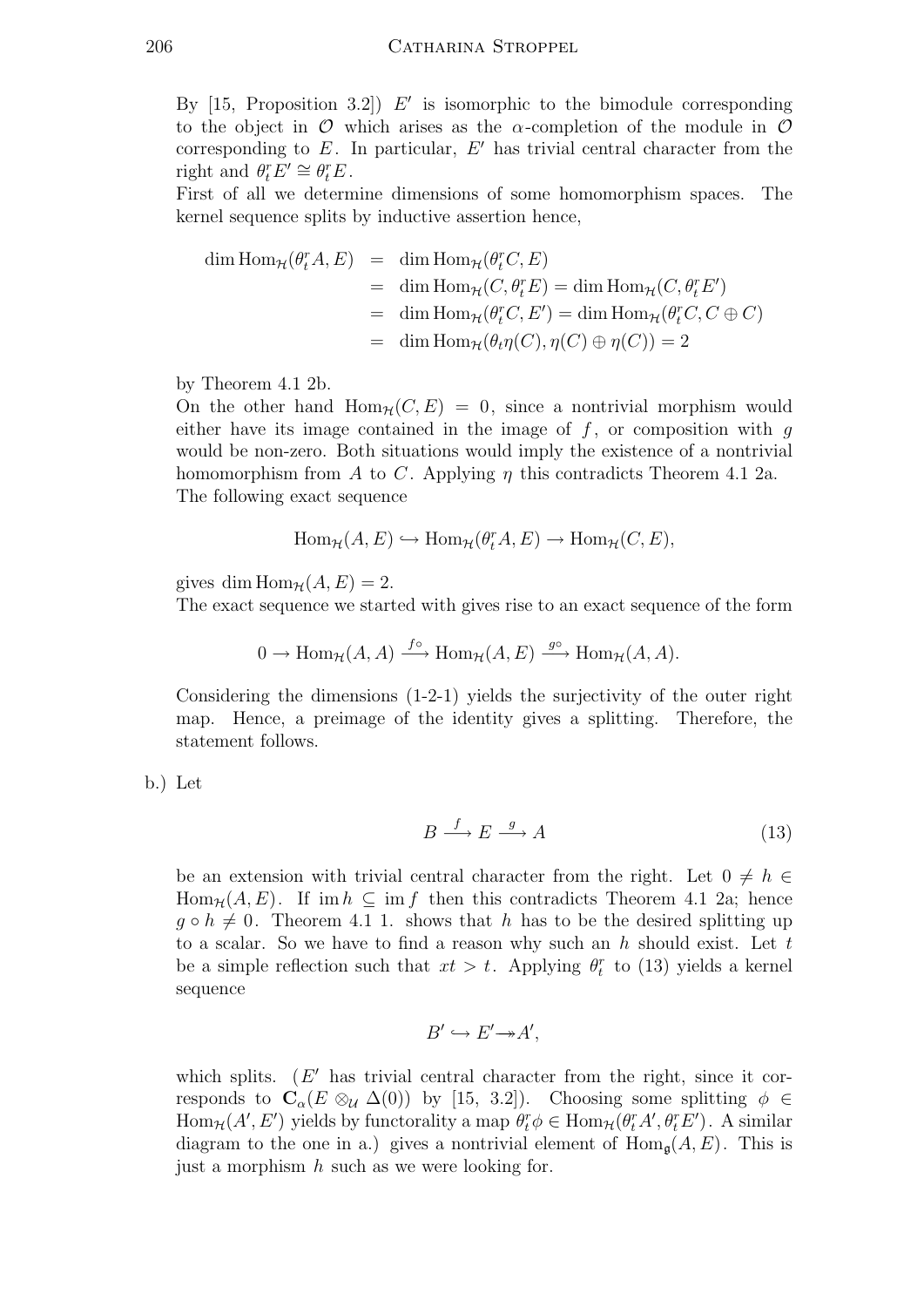c.) The exact sequence (12) gives an exact sequence

 $\ldots \rightarrow \text{Ext}^1_{\mathcal{O}}(\tilde{A}, \tilde{A}) \rightarrow \text{Ext}^1_{\mathcal{O}}(\tilde{A}, \theta_s \tilde{A}) \rightarrow \text{Ext}^1_{\mathcal{O}}(\tilde{A}, \tilde{B}) \rightarrow \ldots.$ 

We already know that the outer terms are trivial, so the one in the middle must be trivial as well. This proves the first statement. The second one follows directly from the isomorphism  $\theta_s \tilde{A} \cong \theta_s \tilde{B}$  and the selfadjointness of  $\theta_s$  .

d.) The exact sequence (12) gives rise to an exact sequence

$$
0 \rightarrow \text{Hom}_{\mathcal{O}}(\tilde{B}, \tilde{A}) \rightarrow \text{Hom}_{\mathcal{O}}(\tilde{B}, \theta_s \tilde{A}) \rightarrow \text{Hom}_{\mathcal{O}}(\tilde{B}, \tilde{B})
$$
  

$$
\rightarrow \text{Ext}^1_{\mathcal{O}}(\tilde{B}, \tilde{A}) \rightarrow \text{Ext}^1_{\mathcal{O}}(\tilde{B}, \theta_s \tilde{B}) \rightarrow \dots
$$

Comparing the dimensions (1-1-1-?-0) implies that dim  $\text{Ext}^1_{\mathcal{O}}(\tilde{B}, \tilde{A}) = 1$ . So we are done.

4.1. An explicit Example. In [21] the author computed quivers of the category  $\mathcal O$ . Using these results it is possible to compute quiver representations corresponding to the principal series for root systems of rank 2 (details can be found in [22]). If we consider type  $B_2$ , we get the following representations of principal series, where  $\alpha$  is the long simple root.



The arrows representing zero maps are omitted. Unless otherwise stated the map corresponding to an arrow is just the identity. Each vertex corresponds to a simple module which we number from 1 to 8 (from above and from the left). The vertices are arranged according to the highest weights of the corresponding simple modules. Without much effort, the socle (S) and radical (R) filtrations can be computed. They are listed below the pictures. The letter (G) indicates the 'weight filtration' defined in [6]. An algebraic approach to this filtration can be found in [22].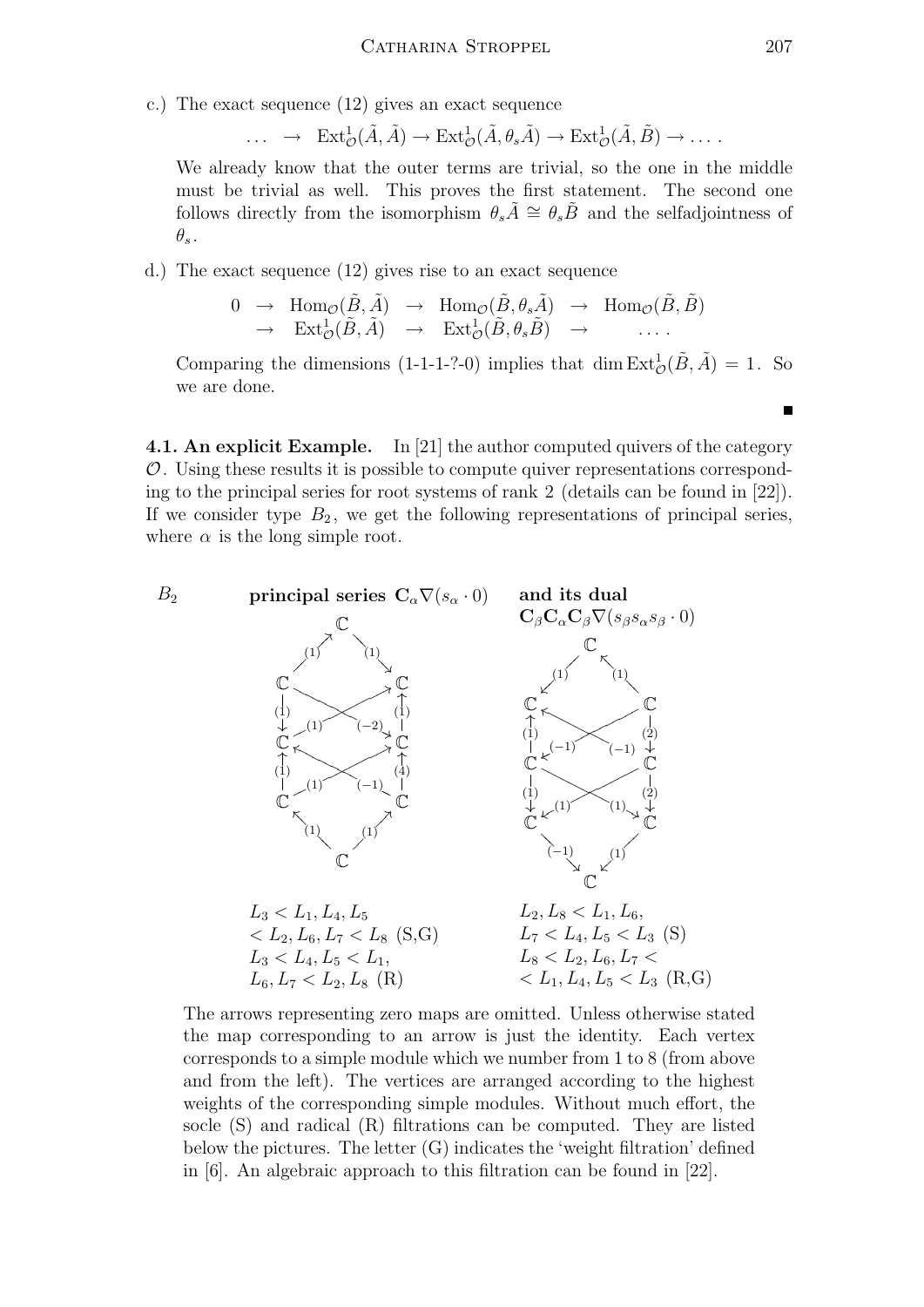We can observe that the socle and the radical filtrations do not coincide in this case. We also see that the head of the first of the two representations above is a direct summand of *two* simples; hence, there are at least two linearly independent morphisms from this module to its dual.

## 5. An application: Twisted tilting modules

In this section we define some generalized tilting modules. These modules are indecomposable and have filtrations whose subquotients are principal series modules (or twisted Verma modules).

Denote by  $\Delta^x(y)$  the object  $\mathcal{L}(\Delta(x\cdot 0), \nabla(y\cdot 0)) \otimes_{\mathcal{U}} \Delta(0)$  in  $\mathcal{O}$ . We call these modules  $w_0x$ -twisted Verma modules. In the special case  $x = w_0$ , they are just Verma modules (twisted by the identity); the case  $x = e$  gives dual Verma modules.

The basic property of twisted Verma modules, on which the existence of twisted tilting modules relies, is formulated in the following

**Lemma 5.1.** Let x, y,  $z \in W$ . The following implications hold:

- 1. Hom<sub>g</sub>( $\Delta^x(y), \Delta^x(z)$ )  $\neq 0 \Longrightarrow y \leq z$ .
- 2.  $\text{Ext}^1_{\mathcal{O}}(\Delta^x(y), \Delta^x(z)) \neq 0 \Longrightarrow y < z$ .

**Proof.** Assume there is a nontrivial morphism  $f \in \text{Hom}_{\mathcal{H}}(\Delta^x(y), \Delta^x(z)).$ It induces (as in the proof of Theorem 4.1) inductively a nontrivial morphism  $g \in \text{Hom}_{\mathcal{H}}(\Delta^{w_o}(y), \Delta^{w_o}(z))$ . On the other hand, the existence of such a morphism between Verma modules implies that the inequality  $w_0 y \geq w_0 z$  holds; equivalently  $y \leq z$ . So the first statement is true.

To prove the second statement we can assume  $y \not\leq z$  because we have already proven that there are no nontrivial self-extensions. When  $x = e$  the statement is well-known. Given an exact sequence of the form

$$
\Delta^x(z) \hookrightarrow E \to \Delta^x(y) \tag{14}
$$

consider the exact sequence

$$
0 \to \operatorname{Hom}_{\mathfrak{g}}(\Delta^x(y), \Delta^x(z)) \longrightarrow \operatorname{Hom}_{\mathfrak{g}}(\Delta^x(y), E) \longrightarrow \operatorname{Hom}_{\mathfrak{g}}(\Delta^x(y), \Delta^x(y)).
$$

As we proved above, the first term is trivial and the outer right term is of dimension one. Therefore, it is sufficient to show that  $\text{Hom}_{\mathfrak{g}}(\Delta^x(y), E) \neq 0$ , since then a preimage of the identity id  $\in$  End<sub>g</sub>( $\Delta^x(y)$ ) gives a splitting of the sequence (14). Using similar arguments to those in Theorem 4.2 2a ensures the existence of such a nontrivial morphism.  $\blacksquare$ 

Standard arguments to construct tilting modules (see e.g. [20]) imply the existence of twisted tilting modules

Theorem 5.1. Existence and Character of Twisted Tilting Modules

1. For all  $y \in W$ , there exists an indecomposable module  $T^x(y) \in \mathcal{O}_0$ , unique up to isomorphism, with the following properties: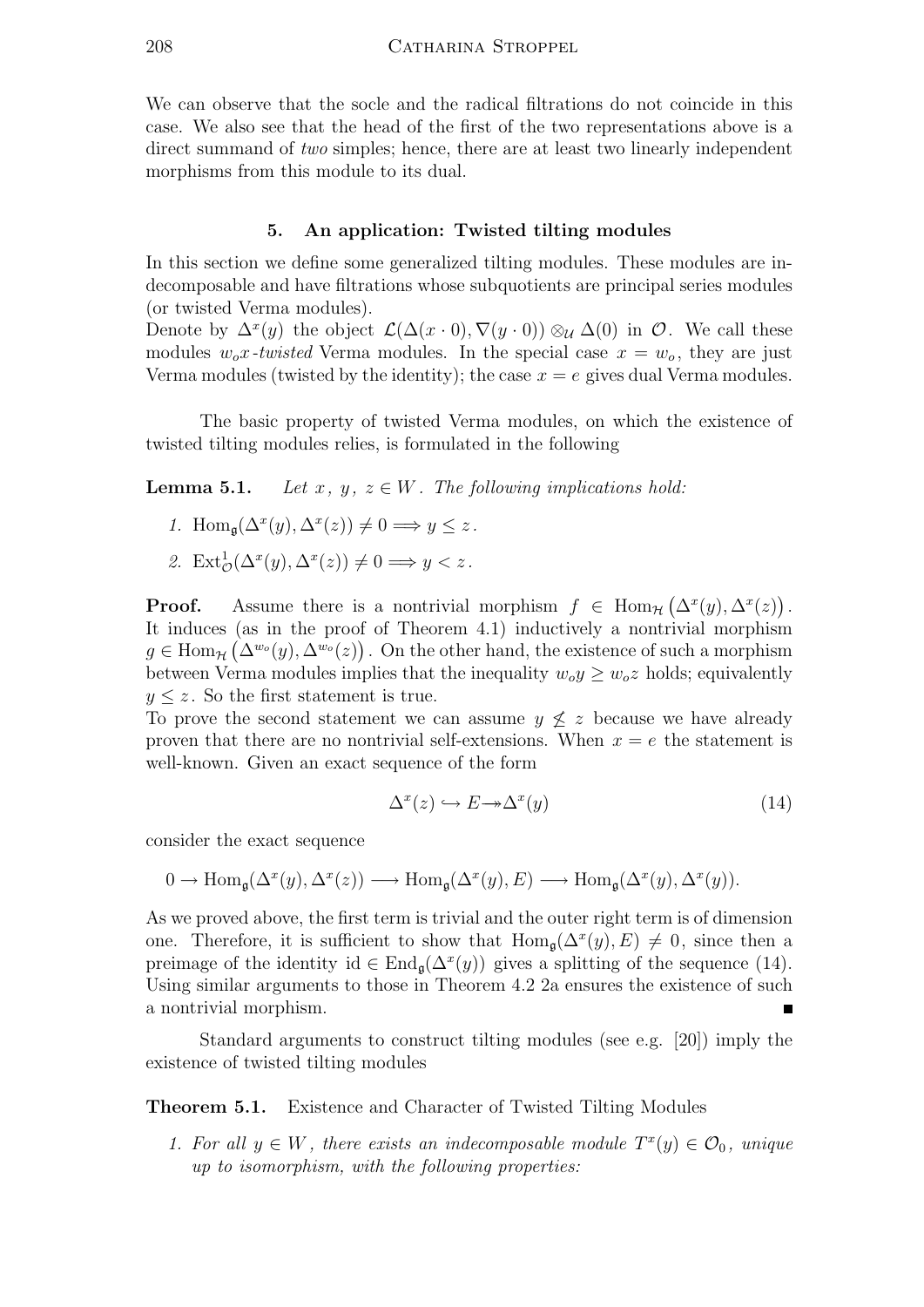- a.)  $\text{Ext}^1(\Delta^x(z), T^x(y)) = 0$  for all  $z \in W$
- b.)  $T^x(y) \in \mathcal{O}_0$  has a  $\Delta^x$ -flag, (i.e. a flag whose subquotients are isomorphic to some  $\Delta^x(z)$ ) starting with  $\Delta^x(y) \subseteq T^x(y) \in \mathcal{O}_0$ .
- 2. The characters of these modules are given by the following formula:

$$
[T^x(y)] = \sum_{z \in W} [T(w_o y \cdot 0) : \Delta(w_o z \cdot 0)][\Delta^x(z)],
$$

where  $T^{w_0}(y) = T(w_0y \cdot 0)$  denotes the 'usual' tilting module belonging to the weight  $w_0y \cdot 0$ .

**Proof.** The first part is [20, Proposition 3.1].

For the second part we first construct modules with the desired character formulas and then we will show afterwards that they fulfill the conditions to be twisted tilting modules.

For  $x = w<sub>o</sub>$ , there is nothing to do, since in this case we have just the 'usual' tilting modules and the character formula follows directly from the definitions. Given  $x \in W$ , let s be a simple reflection such that  $xs < x$ . We assume the character formula holds for  $T^x$ .

The exact sequence

$$
\Delta^x(y) \hookrightarrow T^x(y) \to \text{coker}
$$

gives rise to an exact sequence of the form

$$
0 \longrightarrow \Delta^x(y) \xrightarrow{f} T^x(y) \longrightarrow^g \text{coker} \longrightarrow 0
$$
  
\n
$$
\downarrow^{\text{can}} \qquad \qquad \downarrow^{\text{can}} \qquad \qquad \downarrow^{\text{can}} \qquad \qquad 0 \longrightarrow \theta_s^r \Delta^x(y) \xrightarrow{\theta_t^r f} \theta_s^r T^x(y) \xrightarrow{\theta_t^r g} \theta_s^r \text{coker} \longrightarrow 0.
$$

The vertical maps are all inclusions: the left hand one is obvious and the right hand one follows by induction on the length of a flag using the Five Lemma. Hence, the map in the middle is also an inclusion. The cokernel sequence is of the form

$$
\Delta^{xs}(y) \hookrightarrow T \rightarrow K.
$$

It is easy to see that K has a  $\Delta^{xs}$ -flag: Given a  $\Delta^{x}$ -flag  $0 \subset F_1 \subset \ldots \subset F_r = \text{coker}$ of the cokernel we can define a filtration  $0 \subset G_1 \subset \ldots \subset G_r = K$  of K where  $G_i$ is the cokernel of the canonical map  $F_i \hookrightarrow \theta_s^r F_i$ .

The argumentation in the proof of Lemma 4.1 shows, that the indecomposability of  $T^x(y)$  implies the indecomposability of T.

We now show, that property 1a. holds for T.

Assume that there is a nontrivial extension

$$
0 \to T \xrightarrow{f} E \xrightarrow{g} \Delta^{xs}(z) \to 0. \tag{15}
$$

Translation (from the right) through the s-wall gives a kernel sequence of the form

$$
0 \to T^x(y) \longrightarrow E' \to \Delta^x(z) \to 0. \tag{16}
$$

Assume that  $E$  is indecomposable, then  $E'$  is also indecomposable (see proof of Lemma 4.1). This is a contradiction to  $T^x$  being an x-twisted tilting module, i.e.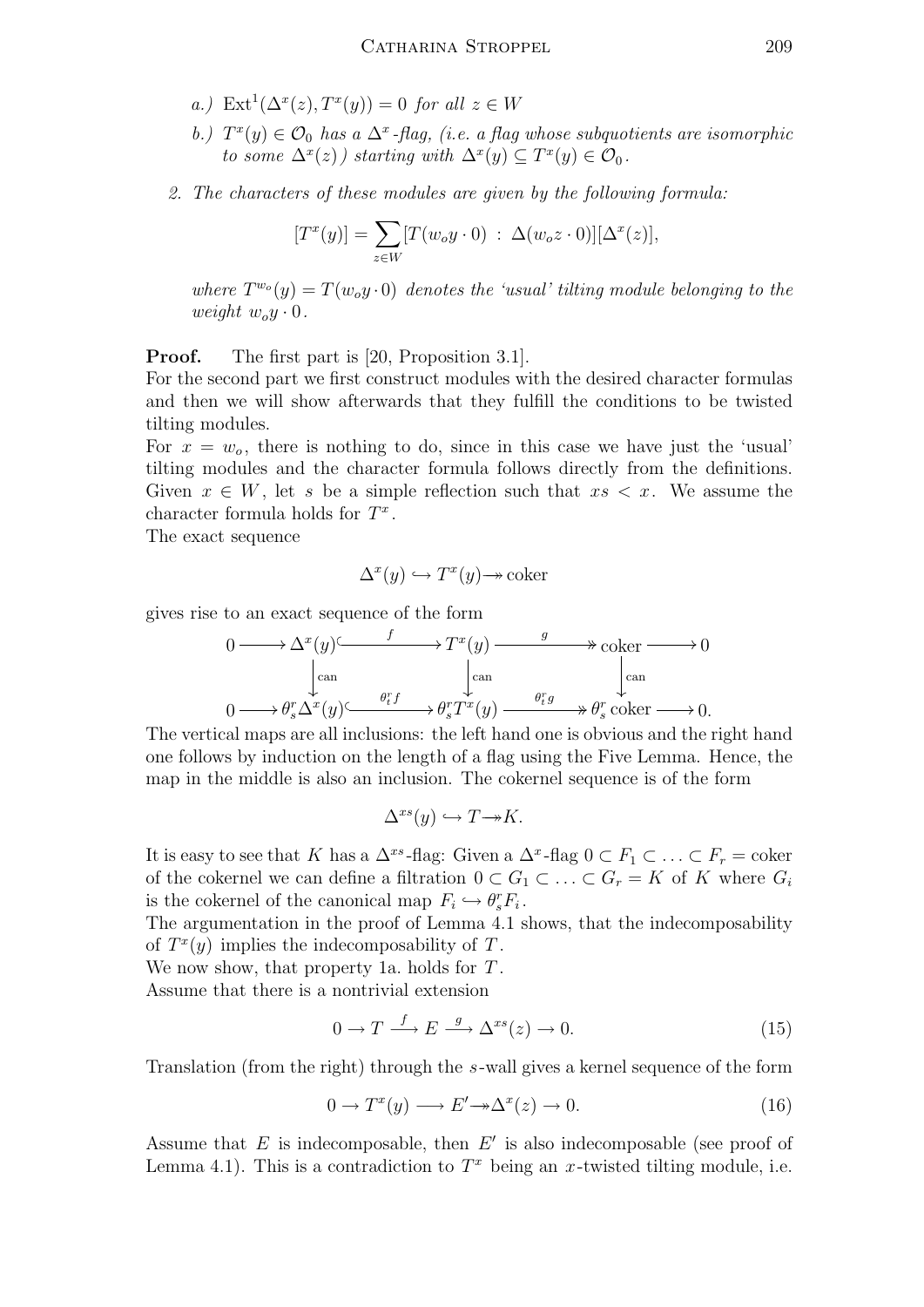(16) splits. Hence,  $E \cong A \oplus B$  for some modules A and B in  $\mathcal{O}_0$ . Since T is indecomposable, the image of  $f$  is contained in one of these two summands; say  $f(T) \subseteq A$ . This implies that  $A/f(T) \oplus B \cong \Delta^{xs}(z)$ . Due to the indecomposability of the principal series  $f(T)$  has to be A and  $B \cong \Delta^{xs}(z)$ . By virtue of this last isomorphism we can construct a nontrivial morphism from  $\Delta^{xs}(z)$  to E whose image has trivial intersection with  $f(T)$ . This means, it is also nontrivial after composition with g. Since the endomorphism ring of  $\Delta^{xs}(z)$  is one-dimensional, we have constructed, up to a scalar, a splitting of  $g$ .

Therefore,  $\text{Ext}^1_{\mathcal{O}}(\Delta^{xs}(z\cdot 0), T) = 0$ . Altogether we showed that T is a module having the properties characterizing  $T^{xs}(y)$ .

Inductively, the construction of  $T$  gives the desired character formula

$$
[T(w_0y) : \Delta(w_0z)] = [T^{w_0}(y) : \Delta^{w_0}(z)]
$$
  

$$
= [T^{w_0s}(y) : \Delta^{w_0s}(z)]
$$
  

$$
= [T^x(y) : \Delta^x(z)].
$$

## Remark 5.2.

• The antidominant projective module is an  $x$ -twisted tilting module for all  $x \in W$ . This follows from the fact that this module becomes a direct sum of copies of itself after translating through the wall (see [15, Lemma 3.16]). In particular, the antidominant projective module comes up with a lot of different filtrations. This result is also contained in [11, Theorem 4.1].

 $\blacksquare$ 

- These twisted tilting modules do not necessarily have (in contrast to "usual" tilting modules) a dual  $\Delta^x$ -flag (or  $\Delta^{w_o x}$ -flag).
- Independently of the type of the Lie algebra  $T^x(e) = \Delta^x(0) \cong \nabla(x^{-1} \cdot 0)$ holds.
- For  $\mathfrak{sl}_2$  the "usual" tilting modules are  $T^s(s) = T(0) = P(s \cdot 0)$  and  $T^{s}(e) = T(s \cdot 0) = \Delta(s \cdot 0)$ . On the other hand there are the s-twisted tilting modules  $T^e(e) = \nabla(0)$  and the antidominant projective equipped with the flag  $\Delta^e(s) = \Delta(s \cdot 0) \hookrightarrow T^e(s) \rightarrow \nabla(0)$ . Without difficulty we can check the character formula

 $T^e$ 

$$
T^{e}(e) = \sum_{z \in W} [T(s \cdot 0) : \Delta(w_{o}z \cdot 0)][\Delta^{e}(z)]
$$
  
= 
$$
[\Delta(s \cdot 0) : \Delta(s \cdot 0)][\Delta^{e}(e)]
$$
  
= 
$$
[\nabla(0)].
$$

And the one for the second 'non-usual' tilting module

$$
T^{e}(s) = \sum_{z \in W} [T(0) : \Delta(w_{o}z \cdot 0)][\Delta^{e}(z)]
$$
  
= 
$$
\sum_{z \in W} [P(s \cdot 0) : \Delta(w_{o}z \cdot 0)][\Delta^{e}(z)]
$$
  
= 
$$
[\Delta^{e}(e)] + [\Delta^{e}(s)]
$$
  
= 
$$
[P(s \cdot 0)].
$$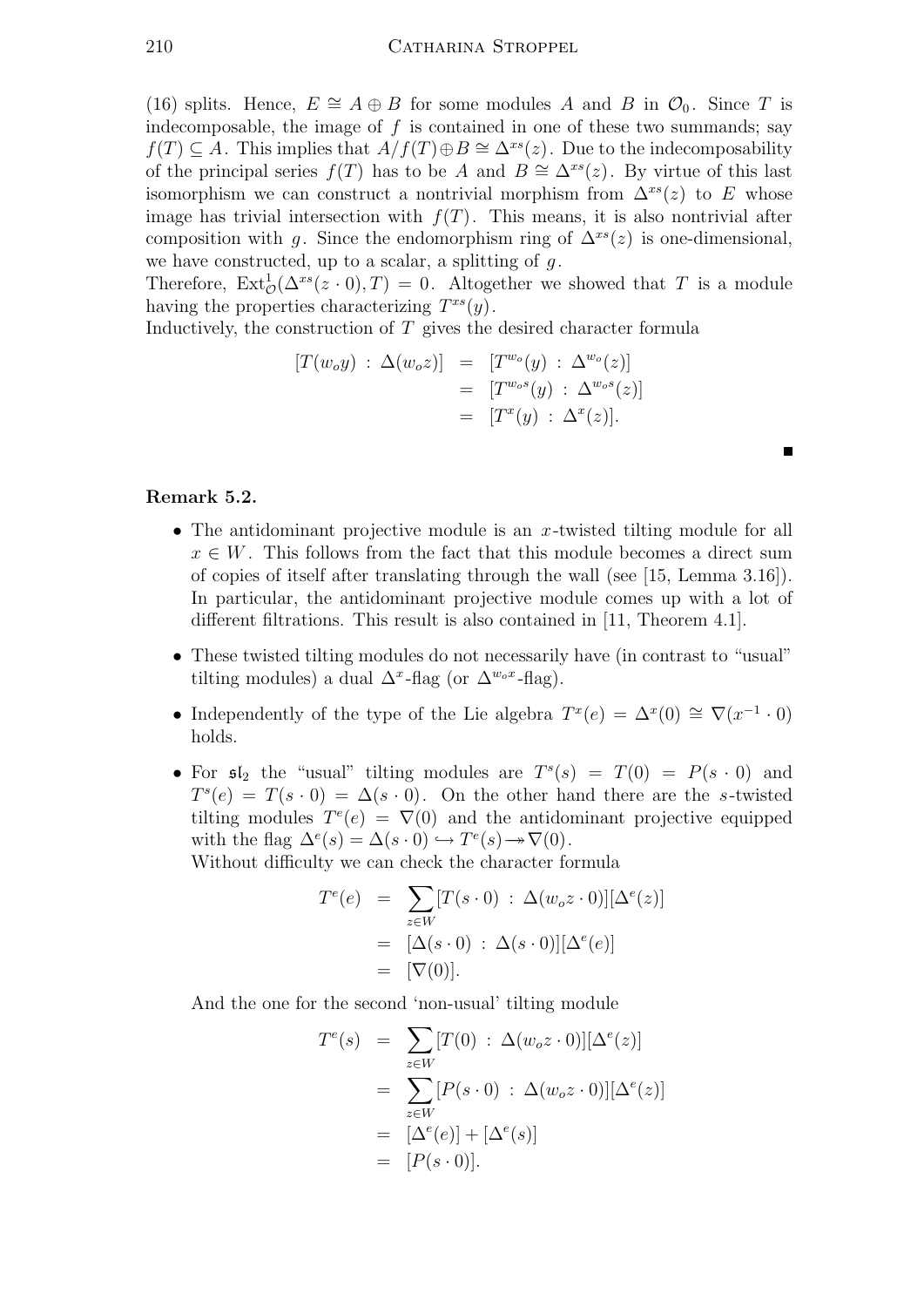- The flag of the antidominant projective considered as an  $x$ -twisted tilting module ends with  $\nabla(x^{-1}w_0 \cdot 0)$  and starts with the Verma module  $\Delta(x^{-1} \cdot 0)$ .
- Just recently V. Mazorchuk ([18]) proved that all usual tilting modules have a x-twisted Verma flag for any  $x \in W$ .

## References

- [1] Andersen, H. and N. Lauritzen, Twisted Verma modules, arXiv.org Mathematics e-Print archive, math. QA/0105012.
- [2] Arkhipov, S., A new construction of the semi-infinite BGG-resolution, arXiv.org Mathematics e-Print archive, q-alg/9605043.
- [3] Bernstein, I., and S. I. Gelfand, Tensor products of finite and infinite dimensional representations of semisimple Lie algebras, Compositio math. 41 (1980), 245–285.
- [4] Bernstein, I., I. M. Gelfand, and S. I. Gelfand, A category of  $\mathfrak{g}\text{-modules}$ , Funct. Anal. and Appl. 10 (1976), 87–92.
- [5] Beilinson, A. and V. Ginzburg, Wall-crossing functors and D-Modules, Represent. Theory 3 (1999), 1–31.
- [6] Casian, L., and D. Collingwood, Weight Filtrations for Induced Representations of Real Reductive Lie Groups, Adv. Math. 73 (1989), 79–146.
- [7] Dixmier, J., "Enveloping Algebras," Graduate Studies in Mathematics 11, Amer. Math. Soc. 1996.
- [8] Duflo, M., Sur la classification des ideaux primitifs dans l'algebre enveloppante d'une algebre de Lie semi-simple, Ann. Math. 105 (1977), 107–120.
- [9] Enright, T., On the fundamental series of a real semisimple Lie algebra their irreducibility, resolutions and multiplicity formula, Ann. Math. 110  $(1979), 1–82.$
- [10] Irving, S., The socle filtration of a Verma module, Ann. scient. Ec. Norm. Sup. 21 (1988), 47–65.
- [11] Irving, S., Shuffled Verma modules and principal series modules over complex semisimple Lie algebras, J. London Math. Soc. 2 48 (1993), 263–277.
- [12] Jantzen, J. C., "Moduln mit einem höchsten Gewicht", Springer-Verlag, Berlin etc., 1979.
- [13] —, ,,Einh¨ullende Algebren halbeinfacher Liealgebren", Springer-Verlag, Berlin etc., 1983.
- [14] —, "Representations of algebraic groups," Pure and Applied Mathematics, 131, Academic Press 1987.
- [15] Joseph, A., The Enright Functor on the Bernstein-Gelfand-Gelfand Cate*gory*  $O$ , Invent. Math. **67** (1982), 423-445.
- [16] —, Completion Functors in the  $\mathcal O$  Category, In: Non Commutative Harmonic Analysis and Lie Groups, Springer Lecture Notes 1020 (1983), 80– 106.
- [17] Knapp, A., "Representations of semisimple Lie groups, " IAS/Park City Mathematics Series 8, Amer. Math. Soc., 2000.
- [18] Mazorchuk, V., Twisted and shuffled filtrations on tilting modules, Preprint.